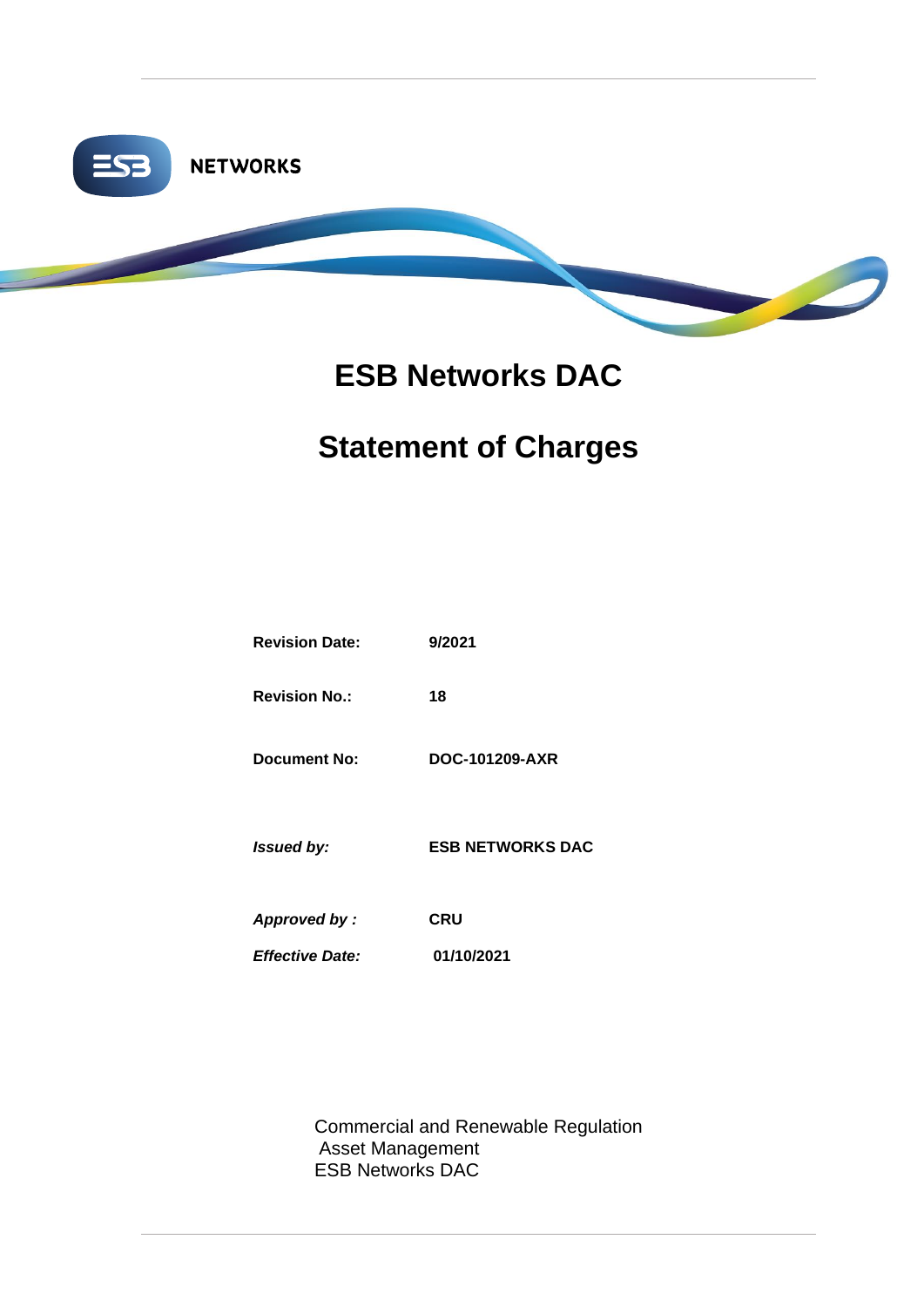### **Table of Contents**

| 1. |                                                                               |  |
|----|-------------------------------------------------------------------------------|--|
|    |                                                                               |  |
|    |                                                                               |  |
|    |                                                                               |  |
|    |                                                                               |  |
| 2. |                                                                               |  |
|    |                                                                               |  |
|    |                                                                               |  |
|    |                                                                               |  |
|    |                                                                               |  |
|    |                                                                               |  |
|    |                                                                               |  |
|    |                                                                               |  |
|    |                                                                               |  |
|    |                                                                               |  |
|    |                                                                               |  |
|    | 3.                                                                            |  |
|    |                                                                               |  |
|    | Schedule of Non- Maximum Demand DUoS Group Tariff Groups (DG1 to DG5b) 15     |  |
|    |                                                                               |  |
|    |                                                                               |  |
|    |                                                                               |  |
|    | 4.                                                                            |  |
|    |                                                                               |  |
|    |                                                                               |  |
|    |                                                                               |  |
|    |                                                                               |  |
|    |                                                                               |  |
|    |                                                                               |  |
|    |                                                                               |  |
| 5. | Transactional Charges for Additional Services to Use of System.  28           |  |
|    |                                                                               |  |
|    | Transaction Charges for Energisation, De-Energisation and Metering Services29 |  |
|    |                                                                               |  |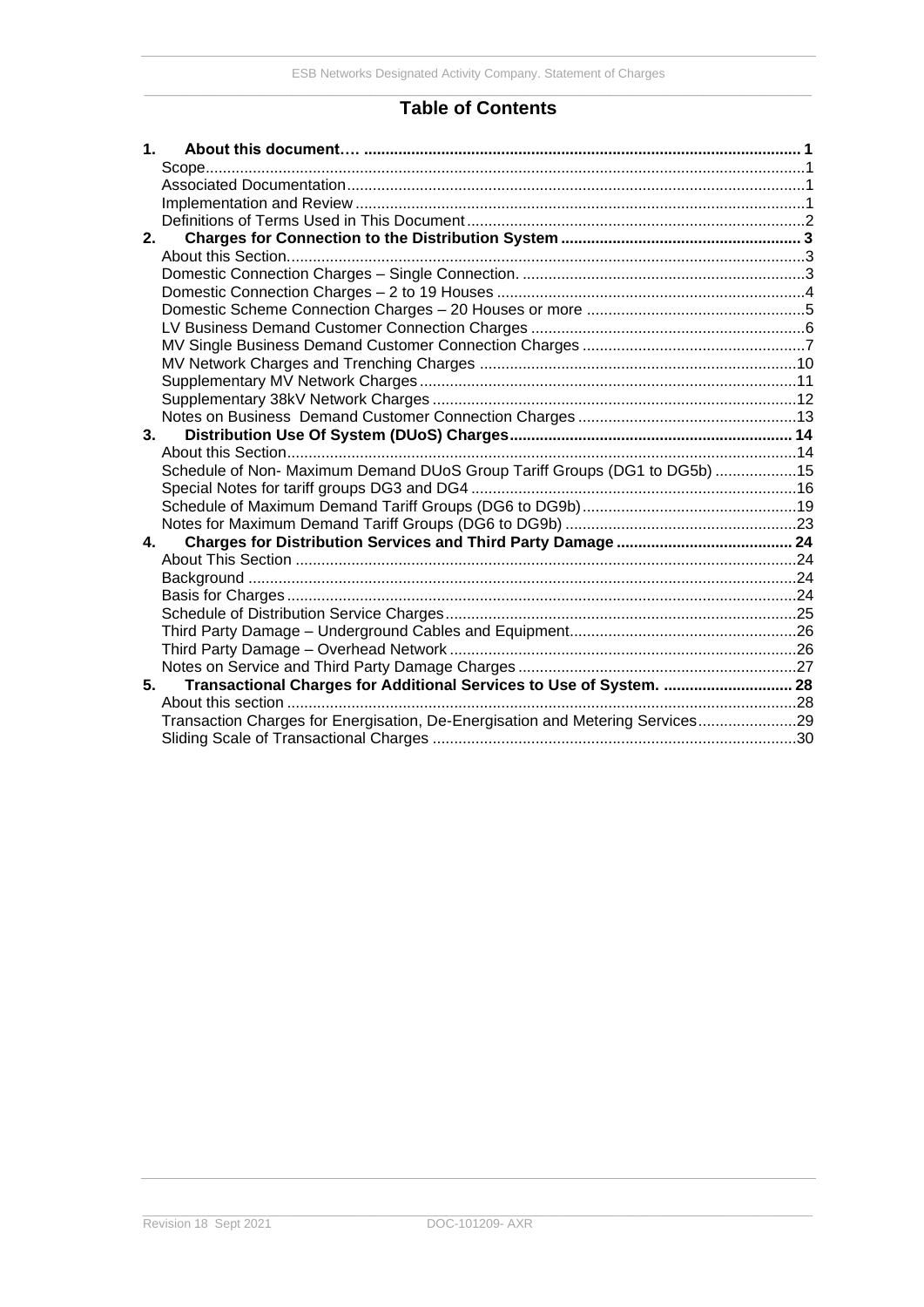# <span id="page-2-0"></span>**1. About this document.**

This document lists the current connection charges, distribution use of system charges (DUoS) and other service charges applied by ESB Networks Designated Activity Company (ESBN) in its role as Distribution System Operator.

The charges are based on procedures and policies as approved by CRU. Each section is preceded by a section which sets out the high level basis for the charges and the underlying policies associated with the charges.

Where the basis of charges for a section is too large to be included in this document, a separate Basis of Charges document is referenced and available for download separately.

#### <span id="page-2-1"></span>Scope

This document lists the Standard Connection Charges for providing individual connection points for users of the Distribution System. In some cases a non-standard charging mechanism may need to be applied which is not covered by this document. For situations where non-standard connection charges apply see the Basis of Charges for Connection to the Distribution System document.

This document also lists the Distribution Use of System charges that apply once a connection has been connected. Also included in this document are the current standard charges for various ancillary services provided to electricity suppliers and customers.

This document does not describe the underlying policies and procedures associated with the charges or the connection process itself. These are described in more detail in the following documents which can be found on ESBN website<http://www.esb.ie/esbnetworks/>

<span id="page-2-2"></span>Associated Documentation

| <b>Document Title</b>                                                                       | <b>Source</b> |
|---------------------------------------------------------------------------------------------|---------------|
| Basis of Charges for Connection to the Distribution System                                  | DSO           |
| Rules for Application of Distribution Use of System Tariff Group                            | <b>DSO</b>    |
| Rules for Application of Transactional Charges for Additional Services to Use<br>the System | DSO           |
| Guide to the Process for Connection to the Distribution System                              | DSO           |
| Distribution System Security and Planning Standards (demand customers<br>only)              | DSO           |
| <b>Business Parks Policy</b>                                                                | DSC           |

<span id="page-2-3"></span>Implementation and Review

ESBN's duty of non-discrimination requires that these charges be applied consistently and fairly, in all situations and in all locations by ESBN.

In addition, ESBN will implement a system to monitor the overall implementation of the charges to ensure that revenue is consistent with the amounts billed.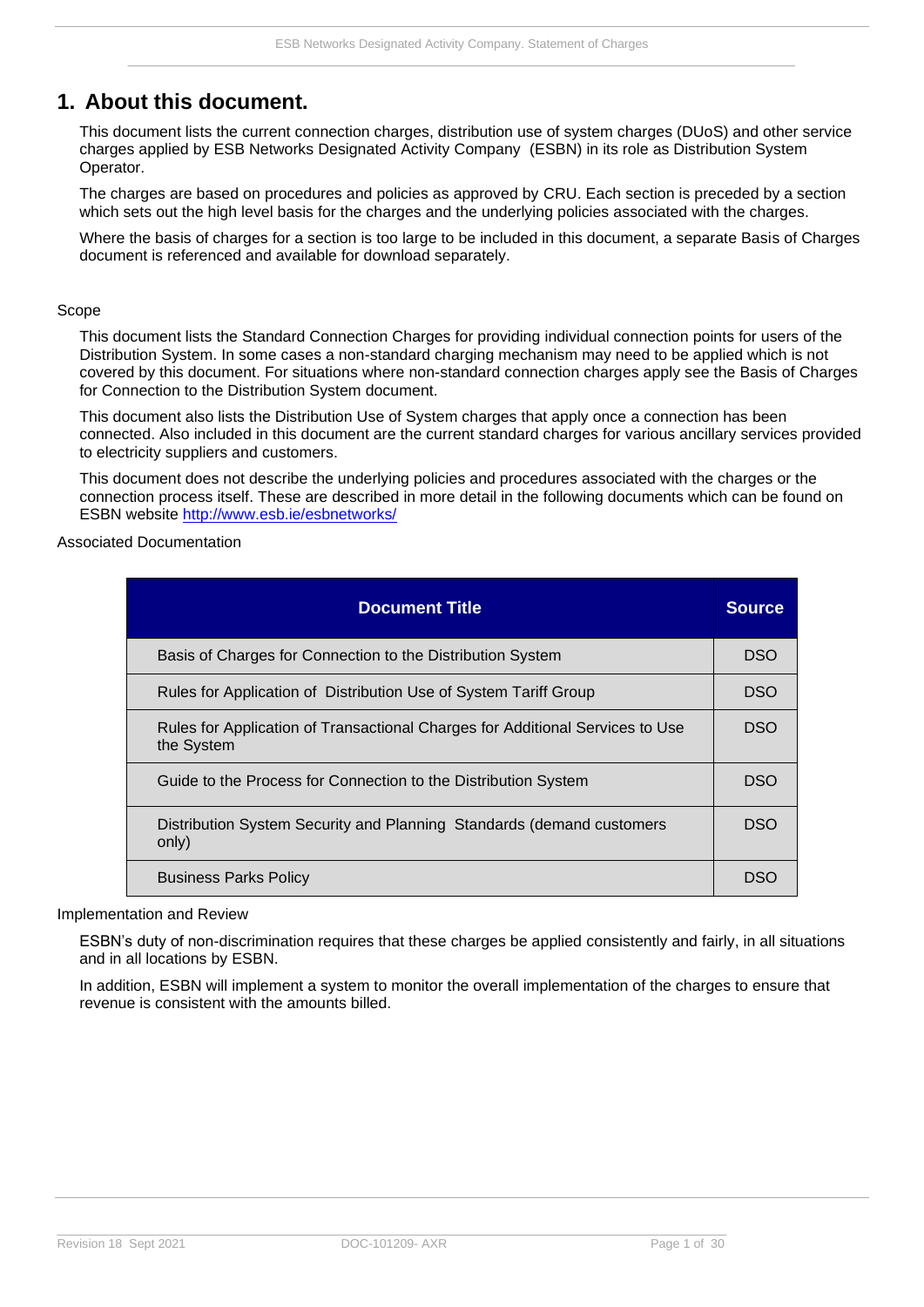#### <span id="page-3-0"></span>Definitions of Terms Used in This Document

In general, the definitions of terms used in this document are the same as in the General Conditions for Connection of Industrial and Commercial Customers to the Distribution System, see 1.0 Definitions and Interpretation, p 3 – 9. The definitions of terms particular to this document are given below.

| Term                                           | <b>Definition</b>                                                                                                                                                                                                                                     |
|------------------------------------------------|-------------------------------------------------------------------------------------------------------------------------------------------------------------------------------------------------------------------------------------------------------|
| Design costs                                   | The actual estimated cost of constructing<br>network                                                                                                                                                                                                  |
| <b>Dedicated Connection Asset</b>              | Electrical network (lines, cables, switchgear<br>etc.) used to connect a single user to the<br>transmission or distribution system. The<br>connection asset is specific to the user and<br>does not form part of the connection to any<br>other user. |
| <b>Distribution System Operator</b><br>(DSO)   | ESBN in its role as Distribution System<br>Operator licence holder.                                                                                                                                                                                   |
| <b>HV Network</b>                              | Network operating at 38kV or more                                                                                                                                                                                                                     |
| Least-cost technically-<br>acceptable solution | The term that describes the cheapest<br>connection method that meets the<br>requirements in the Planning and Security<br>Standards and the Distribution Code                                                                                          |
| <b>MV Network</b>                              | Network operating at 10kV or 20kV                                                                                                                                                                                                                     |
| <b>LV Network</b>                              | Network operating at 240V - 380V                                                                                                                                                                                                                      |
| <b>Maximum Export Capacity</b><br>(MEC)        | The amount of electricity referred to as being<br>the "Maximum Export Capacity" in the<br><b>Connection Agreement.</b>                                                                                                                                |
| Maximum Import Capacity<br>(MIC)               | The amount of electricity referred to as being<br>the "Maximum Import Capacity" in the<br><b>Connection Agreement.</b>                                                                                                                                |
| Service                                        | A domestic service is an underground cable<br>from a minipillar or pole, or overhead<br>conductors from a pole. Overhead conductors<br>may be bare separate conductors or insulated<br>(bundled) conductors.                                          |
| Service Alteration                             | This is defined as any situation where the<br>service cable or conductors have to be<br>disconnected and subsequently reconnected<br>at the customer's meter.                                                                                         |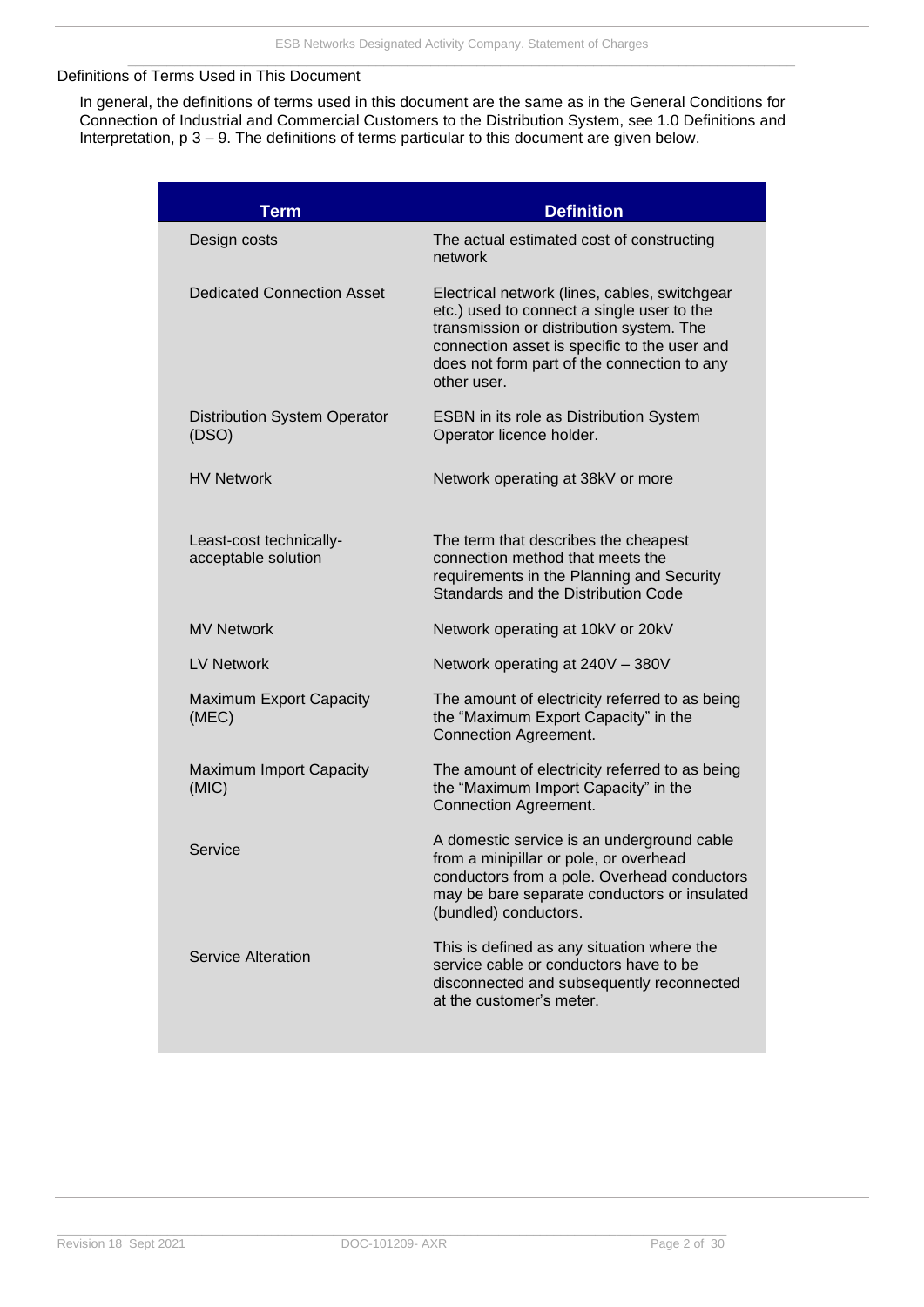# <span id="page-4-0"></span>**2. Charges for Connection to the Distribution System**

<span id="page-4-1"></span>About this Section.

This section lists the current charges for connection to the distribution system. The charges stated in this section of the document are based on charging procedures and policies as approved by CRU and are detailed in the Basis of Charges for Connection to the Distribution System document.

<span id="page-4-2"></span>Domestic Connection Charges – Single Connection.

The charges in the table below are standard charges for a connection to a single rural or urban house which is not part of a multi-unit residential or mixed development.

| Table 2.1<br><b>Domestic Connection Charges - Single Connection</b> |                                                 |                                           |  |  |  |
|---------------------------------------------------------------------|-------------------------------------------------|-------------------------------------------|--|--|--|
| <b>Description</b>                                                  | <b>Maximum</b><br>Import<br><b>Capacity kVA</b> | <b>Connection Charge</b><br>including VAT |  |  |  |
| <b>Standard Connection 1</b>                                        | 12kVA                                           | €2,933                                    |  |  |  |
| Enhanced Connection (conditions apply)                              | 16kVA                                           | €3,972                                    |  |  |  |
| <b>Upgrade Connection</b><br>(conditions apply)                     | 12kVA to 16kVA                                  | €1,744                                    |  |  |  |
| <b>Family Apartment</b>                                             | 12kVA                                           | €271                                      |  |  |  |
| Non-Dwelling Farm Building                                          | 3kVA                                            | 50% of design costs                       |  |  |  |
| Special Connection (single phase)                                   | 20kVA                                           | €2,717<br>+ MV Network Charges            |  |  |  |
| Special Connection (single phase)                                   | 29kVA                                           | €3,638<br>+ MV Network Charges            |  |  |  |
| Special Connection (three phase)                                    | 20kVA                                           | €3,790<br>+ MV Network Charges            |  |  |  |
| Special Connection (three phase)                                    | 29kVA                                           | €4,865<br>+ MV Network Charges            |  |  |  |
| Capacities ≥30 kVA                                                  | $\geq 30kVA$                                    | N/A - See Business<br>Connection Charges. |  |  |  |

 $1$  This level is to meet European Standard EN50160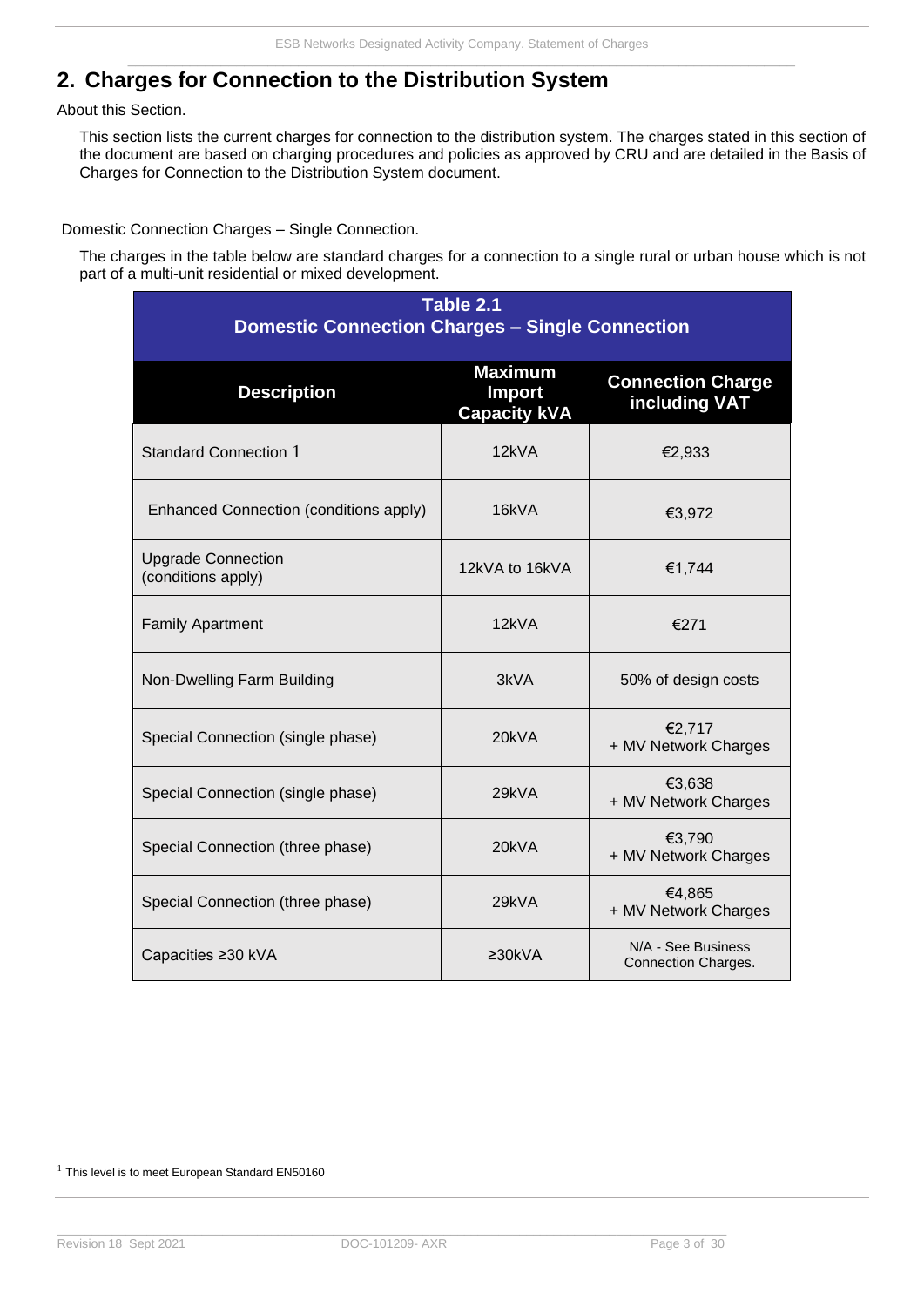#### <span id="page-5-0"></span>Domestic Connection Charges – 2 to 19 Houses

The charges in the table below are standard charges for connection to houses which form part of a simple domestic development (Housing Scheme) with individual services but not part of a mixed business and domestic apartment development.

| Table 2.2<br>Standard Charges for Small Domestic Developments (2-19 Houses) excluding VAT<br><b>Connection Capacity 12kVA only</b> |                        |                       |                                                                                               |            |                |            |                |            |            |                 |                                                       |                                                                                   |                                                                                        |                       |
|------------------------------------------------------------------------------------------------------------------------------------|------------------------|-----------------------|-----------------------------------------------------------------------------------------------|------------|----------------|------------|----------------|------------|------------|-----------------|-------------------------------------------------------|-----------------------------------------------------------------------------------|----------------------------------------------------------------------------------------|-----------------------|
| No. of<br><b>Houses</b>                                                                                                            |                        |                       | Charges for 2 to 4 houses where the average length of roadway per house is up to a max of 50m |            |                |            |                |            |            |                 |                                                       |                                                                                   |                                                                                        |                       |
| $\overline{\mathbf{c}}$                                                                                                            | €3,301<br>see footnote |                       |                                                                                               |            |                |            |                |            |            |                 |                                                       |                                                                                   |                                                                                        |                       |
| 3                                                                                                                                  | €4,017<br>see footnote |                       |                                                                                               |            |                |            |                |            |            |                 |                                                       |                                                                                   |                                                                                        |                       |
| 4                                                                                                                                  | €4,734<br>see footnote |                       |                                                                                               |            |                |            |                |            |            |                 |                                                       |                                                                                   |                                                                                        |                       |
| No. of<br><b>Houses</b>                                                                                                            |                        |                       | Charges for 5 to 8 houses where the average length of roadway per house is up to a max of 14m |            |                |            |                |            |            |                 |                                                       |                                                                                   |                                                                                        |                       |
| 5                                                                                                                                  |                        |                       |                                                                                               |            |                |            | €5,451         |            |            |                 |                                                       |                                                                                   |                                                                                        |                       |
| 6                                                                                                                                  |                        |                       |                                                                                               |            |                |            | €6,167         |            |            |                 |                                                       |                                                                                   |                                                                                        |                       |
| $\overline{I}$                                                                                                                     |                        |                       |                                                                                               |            |                |            |                | €6,884     |            |                 |                                                       |                                                                                   |                                                                                        |                       |
| 8                                                                                                                                  |                        |                       |                                                                                               |            |                |            | €7,601         |            |            |                 |                                                       |                                                                                   |                                                                                        |                       |
|                                                                                                                                    |                        |                       | Charges in € for 9 - 19 houses average length of roadway per house as shown                   |            |                |            |                |            |            |                 |                                                       |                                                                                   |                                                                                        |                       |
| No. of<br><b>Houses</b>                                                                                                            | 1 <sub>m</sub>         | 2m                    | 3m                                                                                            | 4m         | 5 <sub>m</sub> | 6m         | 7 <sub>m</sub> | 8m         | 9m         | 10 <sub>m</sub> | 11m                                                   | 12m                                                                               | 13m                                                                                    | 14m                   |
| 9                                                                                                                                  | €<br>7,374             | €<br>7,593            | €<br>7,837                                                                                    | €<br>8,065 | €<br>8,317     | €<br>8,536 | €<br>8,747     | €<br>8,982 | €<br>9,201 | €<br>9,420      | €<br>9,673                                            | €<br>9,909                                                                        | €<br>10,145                                                                            | €<br>10,355           |
| 10                                                                                                                                 | €<br>7,973             | €<br>8,219            | €<br>8,494                                                                                    | €<br>8,750 | €<br>9,034     | €<br>9,280 | €<br>9,517     | €          | €          | €               | €                                                     | €<br>9,782   10,028   10,275   10,559   10,824                                    | €<br>11,090                                                                            | €<br>11,326           |
| 11                                                                                                                                 | €<br>8,571             | €<br>8,845            | €<br>9,150                                                                                    | €<br>9,435 | €<br>9,750     | €          | €              | €          | €          | €               | €<br>10,024 10,287 10,582 10,856 11,129 11,445 11,740 | €                                                                                 | €<br>12,035                                                                            | €<br>12,298           |
| 12                                                                                                                                 | €<br>9,170             | €<br>9,471            | €<br>9,807                                                                                    | €          | €              | €          | €              | €          | €          | €               | €                                                     | €<br>10,120 10,467   10,768   11,058   11,382   11,683   11,984   12,331   12,655 | €<br>12,980                                                                            | €<br>13,269           |
| 13                                                                                                                                 | €<br>9,769             | €<br>10,097           | €<br>10,464                                                                                   | €          | €              | €          | €              | €          | €          | €               | €                                                     | €                                                                                 | €<br>10,805 11,184 11,512 11,828 12,182 12,510 12,838 13,217 13,571 13,925             | €<br>14,240           |
| 14                                                                                                                                 | €<br>10,368            | €<br>10,723           | €<br>11,120                                                                                   | €          | €              | €          | €              | €          | €          | €               | €                                                     | €<br>11,490 11,900 12,256 12,598 12,981 13,337 13,693 14,103 14,487               | €<br>14,870                                                                            | €<br>15,212           |
| 15                                                                                                                                 | €<br>10,966            | €<br>11,350           | €<br>11,777                                                                                   | €          | €              | €          | €              | €          | €          | €               | €                                                     | €<br>12,175 12,617   13,000   13,368   13,781   14,164   14,547   14,990   15,402 | €<br>15,815                                                                            | €<br>16,183           |
| 16                                                                                                                                 | €<br>11,565            | €<br>11,976           | €<br>12,434                                                                                   | €          | €              | €          | €              | €          | €          | €               | €                                                     | €<br>12,860 13,334 13,744 14,139 14,581 14,991 15,402 15,876 16,318               | €<br>16,760                                                                            | €<br>17,155           |
| 17                                                                                                                                 | €                      | €                     | €                                                                                             | €          | €              | €          | €              | €          | €          | €               | €                                                     | €                                                                                 | €                                                                                      | €                     |
| 18                                                                                                                                 | 12,164 <br>€           | 12,602<br>€           | 13,090<br>€                                                                                   | €          | €              | €          | €              | €          | €          | €               | €                                                     | 13,545 14,050 14,488 14,909 15,381 15,819 16,256 16,762 17,233<br>€               | 17,705<br>€                                                                            | 18,126<br>€           |
| 19                                                                                                                                 | 12,763<br>€<br>13,361  | 13,228<br>€<br>13,854 | 13,747<br>€<br>14,403                                                                         | €          | €              | €          | €              | €          | €          | €               | €                                                     | 14,230 14,767 15,232 15,679 16,180 16,646 17,111 17,648 18,149<br>€               | 18,650<br>€<br> 14,915 15,483 15,976 16,450 16,980 17,473 17,965 18,534 19,064  19,595 | 19,097<br>€<br>20,069 |

1 For two, three and four house domestic developments an upper limit of 50 metres average length of roadway per house applies.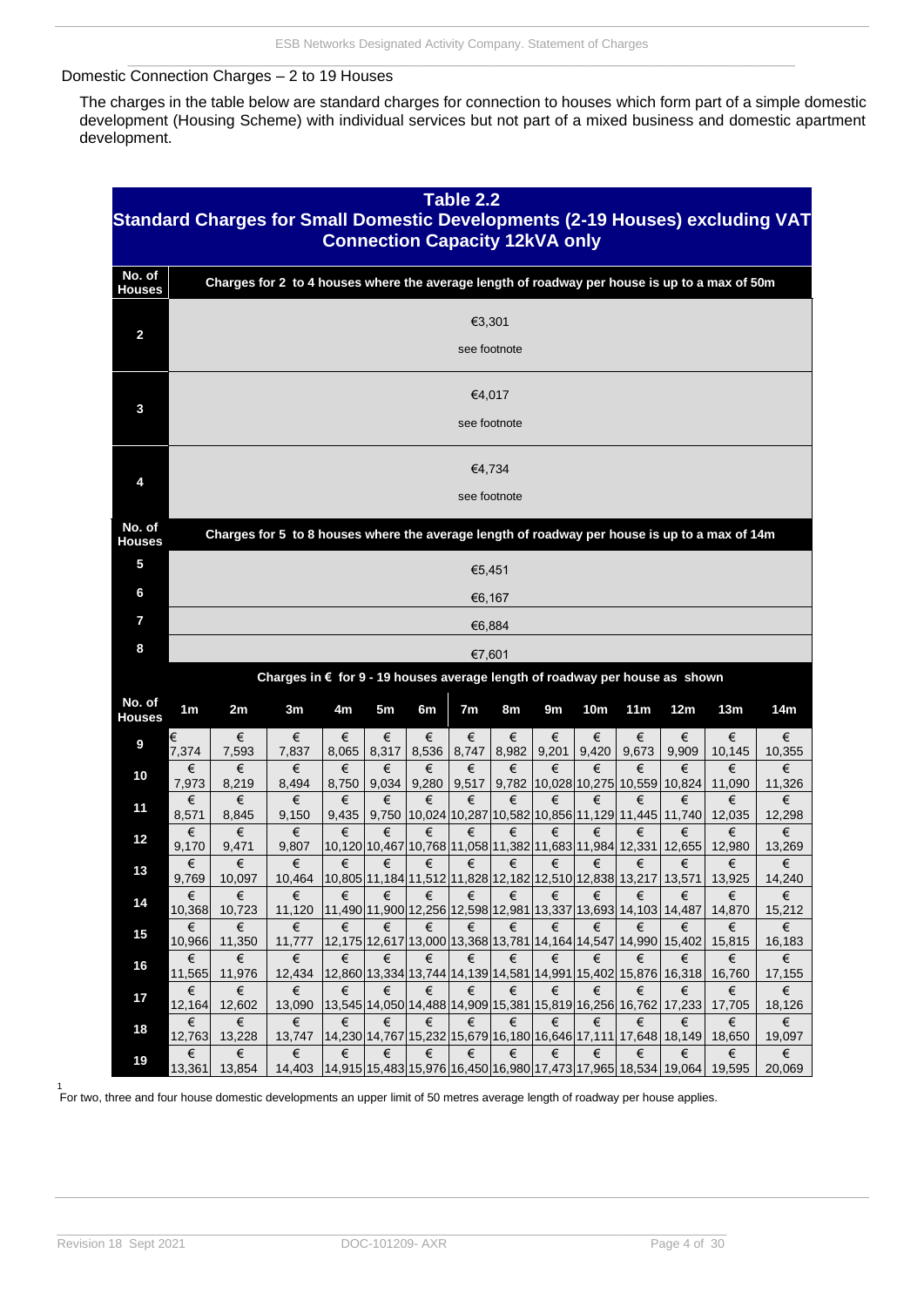#### <span id="page-6-0"></span>Domestic Scheme Connection Charges – 20 Houses or more

The table below lists the standard charges for houses in domestic developments where there are twenty or more houses, each with a MIC of 12kVA

| Table 2.3<br><b>Standard Charges for Housing Schemes (20 houses or more) excluding VAT</b><br><b>Connection Capacity 12kVA only</b> |                                                                                                                                                   |      |  |  |                                          |  |  |  |  |      |  |  |                   |        |
|-------------------------------------------------------------------------------------------------------------------------------------|---------------------------------------------------------------------------------------------------------------------------------------------------|------|--|--|------------------------------------------|--|--|--|--|------|--|--|-------------------|--------|
|                                                                                                                                     | Average Length of Roadway per House                                                                                                               |      |  |  |                                          |  |  |  |  |      |  |  |                   |        |
|                                                                                                                                     | 11m<br>12m<br>7 <sub>m</sub><br>10 <sub>m</sub><br>5m<br>13 <sub>m</sub><br>14m<br>4m<br>9m<br>1 <sub>m</sub><br>2m<br>3 <sub>m</sub><br>6m<br>8m |      |  |  |                                          |  |  |  |  |      |  |  |                   |        |
| <b>Charge</b><br>per<br><b>House</b>                                                                                                | €698                                                                                                                                              | €724 |  |  | €753  €780  €810  €836  €861  €889  €915 |  |  |  |  | €941 |  |  | I€971I€999I€1.027 | €1.052 |

#### **Notes:**

Multiple Connections of MIC >12 kVA are charged at 50% of Design Costs

Domestic Connection Capacities of MIC > = 30 kVA are treated under Business Charges

Where the average length of roadway per house exceeds 14m, 50% of Design Costs are charged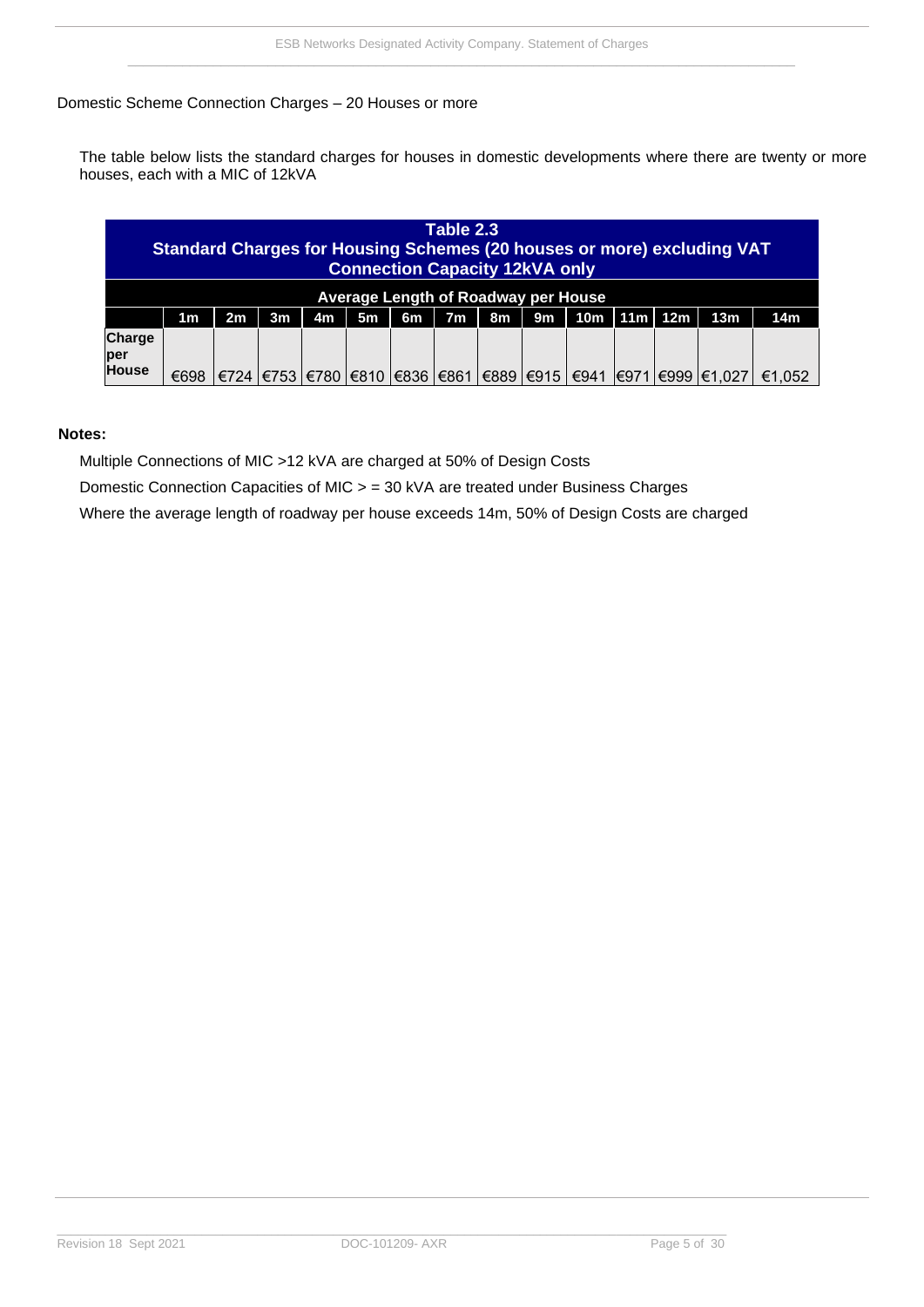### <span id="page-7-0"></span>LV Business Demand Customer Connection Charges

| Table 2.4                                                             |                                                                                           |  |  |  |  |  |  |  |
|-----------------------------------------------------------------------|-------------------------------------------------------------------------------------------|--|--|--|--|--|--|--|
|                                                                       | <b>LV Business Demand Customer Connection Charges</b>                                     |  |  |  |  |  |  |  |
| (MIC 2kVA to 1000kVA)                                                 |                                                                                           |  |  |  |  |  |  |  |
|                                                                       | LV Single Phase < 2kVA                                                                    |  |  |  |  |  |  |  |
| <b>Connection Method</b><br><b>Standard Charge (per installation)</b> |                                                                                           |  |  |  |  |  |  |  |
| 10m clipped service                                                   | €360.00                                                                                   |  |  |  |  |  |  |  |
| 50m UG only                                                           | €470.00                                                                                   |  |  |  |  |  |  |  |
| 50m UG joint hole                                                     | €1.420.00                                                                                 |  |  |  |  |  |  |  |
| 50m UG (Br Joint)                                                     | €2,450.00                                                                                 |  |  |  |  |  |  |  |
| LV OH/UG < 200m                                                       | €2,260.00                                                                                 |  |  |  |  |  |  |  |
| Pole & Transformer                                                    | €3,900.00                                                                                 |  |  |  |  |  |  |  |
|                                                                       | LV Single Phase Connection < 30kVA                                                        |  |  |  |  |  |  |  |
| MIC (kVA)                                                             | <b>Standard Charge</b>                                                                    |  |  |  |  |  |  |  |
| 15                                                                    | €1,680.00                                                                                 |  |  |  |  |  |  |  |
| 30                                                                    | €2,840.00                                                                                 |  |  |  |  |  |  |  |
|                                                                       | <b>LV Three Phase Connection</b>                                                          |  |  |  |  |  |  |  |
| MIC (kVA)                                                             | <b>Standard Charge</b>                                                                    |  |  |  |  |  |  |  |
| 15                                                                    | €2,430.00                                                                                 |  |  |  |  |  |  |  |
| 30                                                                    | €3,820.00                                                                                 |  |  |  |  |  |  |  |
| 50                                                                    | €5,280.00                                                                                 |  |  |  |  |  |  |  |
| 75                                                                    | €7,000.00                                                                                 |  |  |  |  |  |  |  |
| 100                                                                   | €8,510.00                                                                                 |  |  |  |  |  |  |  |
| 150                                                                   | €10,750.00                                                                                |  |  |  |  |  |  |  |
| 200                                                                   | €11,900.00                                                                                |  |  |  |  |  |  |  |
| 250                                                                   | €12,330.00                                                                                |  |  |  |  |  |  |  |
| 300                                                                   | €12,900.00                                                                                |  |  |  |  |  |  |  |
| 350                                                                   | €13,840.00                                                                                |  |  |  |  |  |  |  |
| 400                                                                   | €14,770.00                                                                                |  |  |  |  |  |  |  |
| 450                                                                   | €16,460.00                                                                                |  |  |  |  |  |  |  |
|                                                                       | Note: Due to higher capacity charges and higher DUoS charges, LV connections greater than |  |  |  |  |  |  |  |
|                                                                       | 500kVA may not be economical for the customer. However, the remainder of this Table may   |  |  |  |  |  |  |  |
| be used for small increases where technically possible.               |                                                                                           |  |  |  |  |  |  |  |
| <b>LV Three Phase Connection</b>                                      |                                                                                           |  |  |  |  |  |  |  |
| MIC (kVA)                                                             | <b>Standard Charge</b>                                                                    |  |  |  |  |  |  |  |
| 500                                                                   | €17.400.00                                                                                |  |  |  |  |  |  |  |
| 550                                                                   | €19,350.00                                                                                |  |  |  |  |  |  |  |
| 600                                                                   | €21,350.00                                                                                |  |  |  |  |  |  |  |
| 650                                                                   | €22,990.00                                                                                |  |  |  |  |  |  |  |
| 700                                                                   | €24,980.00                                                                                |  |  |  |  |  |  |  |
| 750                                                                   | €26,940.00                                                                                |  |  |  |  |  |  |  |
| 800                                                                   | €28,940.00                                                                                |  |  |  |  |  |  |  |
| 850                                                                   | €30,930.00                                                                                |  |  |  |  |  |  |  |
| 900                                                                   | €32,890.00                                                                                |  |  |  |  |  |  |  |
| 950                                                                   | €34,890.00                                                                                |  |  |  |  |  |  |  |
| 1000                                                                  | €36,900.00                                                                                |  |  |  |  |  |  |  |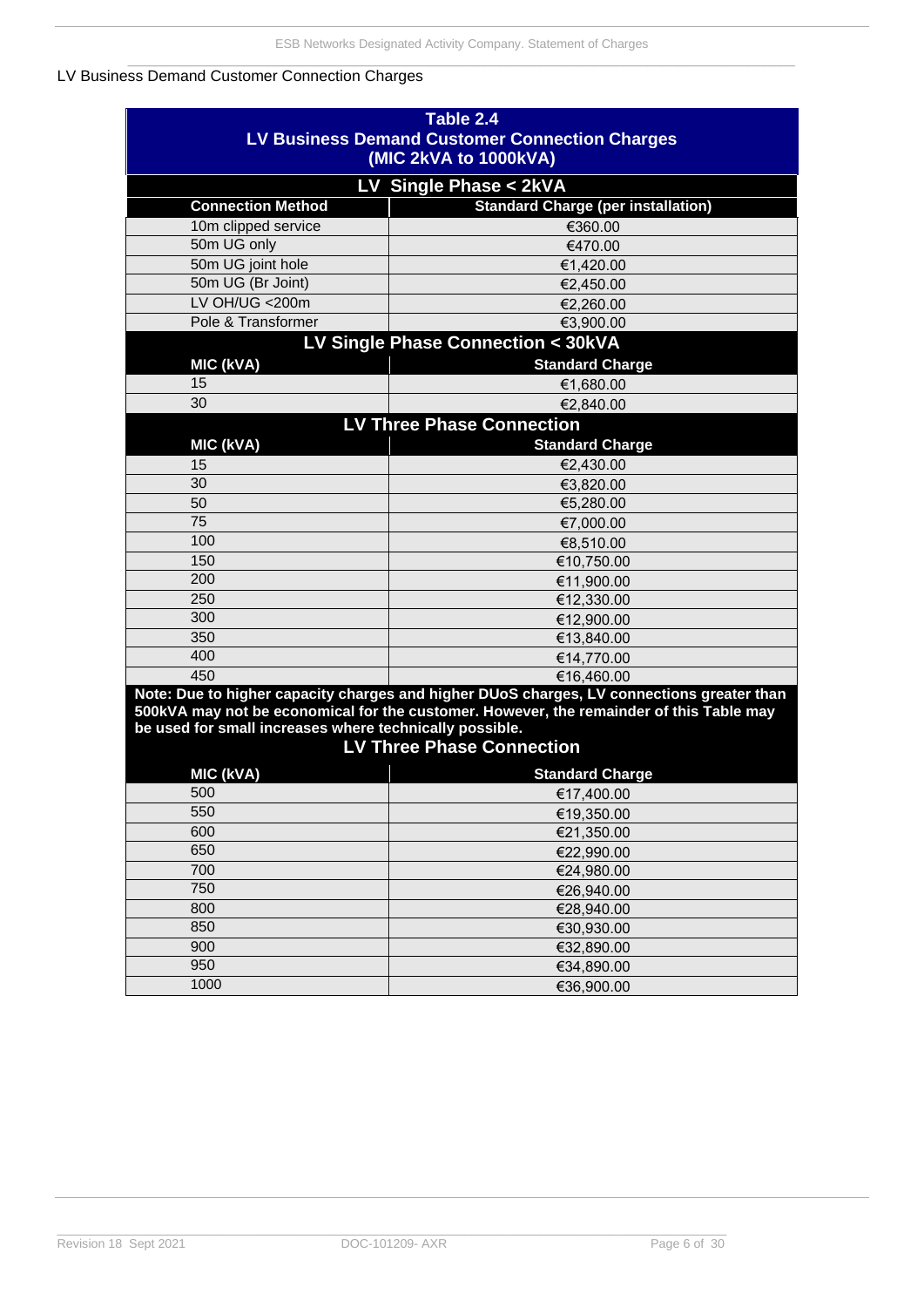### <span id="page-8-0"></span>MV Single Business Demand Customer Connection Charges

| Table 2.5<br><b>MV Business Demand Customer Connection Charges</b><br>(MIC 100kVA to 5MVA) |                                          |  |  |  |  |  |
|--------------------------------------------------------------------------------------------|------------------------------------------|--|--|--|--|--|
|                                                                                            | MV Three Phase Connection (10kV or 20kV) |  |  |  |  |  |
| <b>MIC</b><br><b>Standard Charge</b>                                                       |                                          |  |  |  |  |  |
| $\leq 500$                                                                                 | €12,570                                  |  |  |  |  |  |
| 600                                                                                        | €14,610                                  |  |  |  |  |  |
| 700                                                                                        | €16,860                                  |  |  |  |  |  |
| 800                                                                                        | €18,870                                  |  |  |  |  |  |
| 900                                                                                        | €21,060                                  |  |  |  |  |  |
| 1,000                                                                                      | €23,730                                  |  |  |  |  |  |
| 1,200                                                                                      | €28,010                                  |  |  |  |  |  |
| 1,400                                                                                      | €32,250                                  |  |  |  |  |  |
| 1,600                                                                                      | €36,480                                  |  |  |  |  |  |
| 1,800                                                                                      | €40,780                                  |  |  |  |  |  |
| 2,000                                                                                      | €45,010                                  |  |  |  |  |  |
| 2,200                                                                                      | €49,280                                  |  |  |  |  |  |
| 2,400                                                                                      | €43,500                                  |  |  |  |  |  |
| 2,500                                                                                      | €55,580                                  |  |  |  |  |  |
| 2,600                                                                                      | €57,780                                  |  |  |  |  |  |
| 2,800                                                                                      | €62,070                                  |  |  |  |  |  |
| 3,000                                                                                      | €66,330                                  |  |  |  |  |  |
| 3,200                                                                                      | €70,620                                  |  |  |  |  |  |
| 3,400                                                                                      | €74,820                                  |  |  |  |  |  |
| 3,600                                                                                      | €79,120                                  |  |  |  |  |  |
| 3,800                                                                                      | €83,350                                  |  |  |  |  |  |
| 4,000                                                                                      | €87,610                                  |  |  |  |  |  |
| 4,200                                                                                      | €103,030                                 |  |  |  |  |  |
| 4,400                                                                                      | €119,450                                 |  |  |  |  |  |
| 4,600                                                                                      | €150,280                                 |  |  |  |  |  |
| 4,800                                                                                      | €182,310                                 |  |  |  |  |  |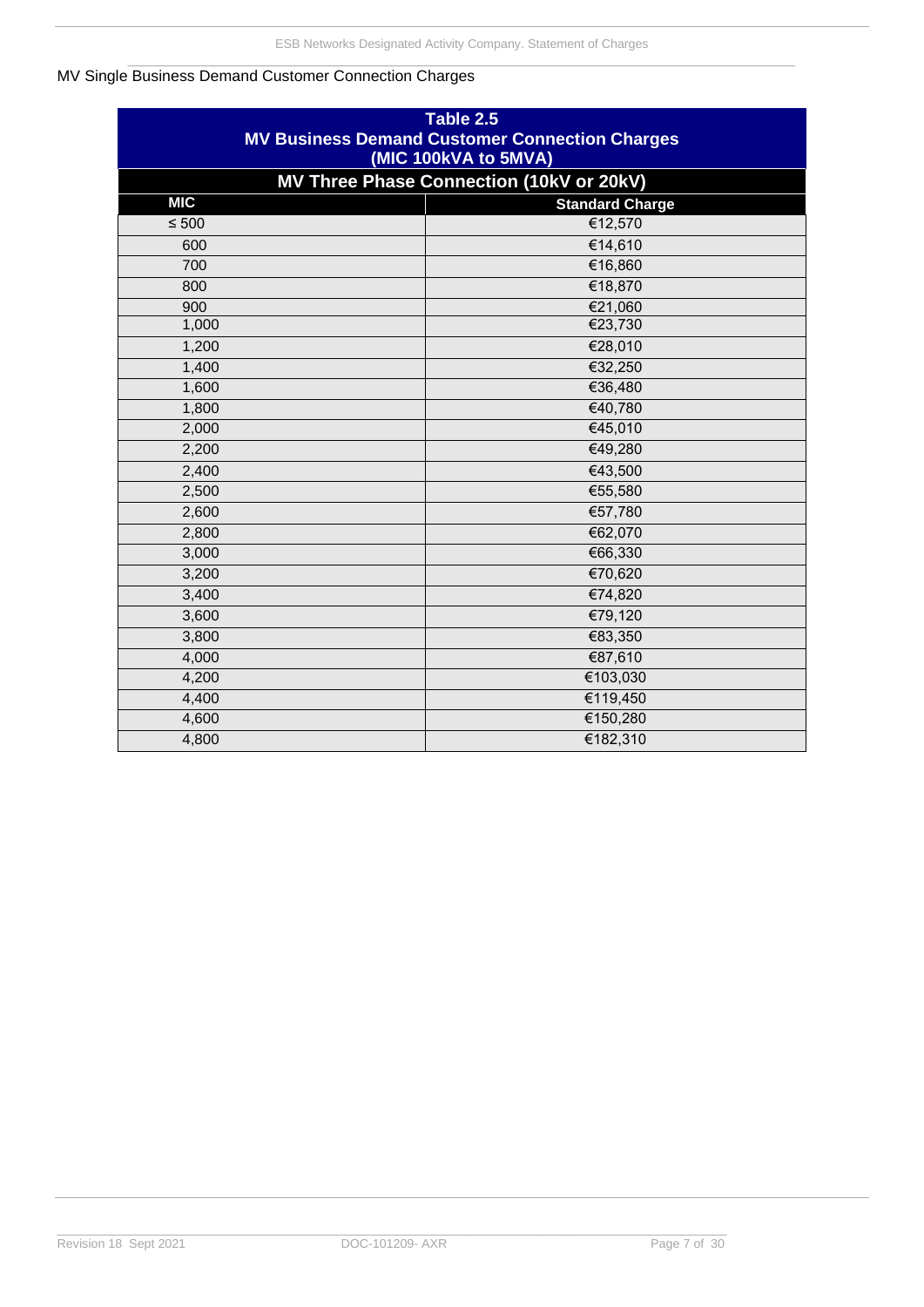| (MIC 5MVA to 15MVA)<br>MV Three Phase Connection (10kV or 20kV)<br><b>MIC</b><br><b>Standard Charge (per installation)</b><br>€215,380<br>5,000<br>5,200<br>€249,850<br>5,400<br>€285,360<br>5,600<br>€309,060<br>€334,020<br>5,800<br>€360,170<br>6,000<br>6,200<br>€387,340<br>6,400<br>€415,970<br>€445,580<br>6,600<br>6,800<br>€476,600<br>€508,630<br>7,000<br>€541,870<br>7,200<br>7,400<br>€576,370<br>7,600<br>€612,080<br>7,800<br>€648,980<br>€687,120<br>8,000<br>€703,330<br>8,200<br>8,400<br>€719,560<br>8,600<br>€735,800<br>8,800<br>€752,000<br>9,000<br>€768,240<br>9,200<br>€784,450<br>9,400<br>€800,690<br>9,600<br>€816,900<br>€833,150<br>9,800<br>MV Three Phase Connection (20kV Only)<br><b>MIC</b><br><b>Standard Charge (per installation)</b><br>€849,370<br>10,000<br>10,200<br>€897,010<br>10,400<br>€946,120<br>10,600<br>€996,380<br>10,800<br>€1,048,120<br>11,000<br>€1,101,040<br>11,200<br>€1,155,220<br>11,400<br>€1,210,750<br>€1,267,560<br>11,600<br>11,800<br>€1,325,540 | Table 2.6                                             |  |  |  |  |  |
|---------------------------------------------------------------------------------------------------------------------------------------------------------------------------------------------------------------------------------------------------------------------------------------------------------------------------------------------------------------------------------------------------------------------------------------------------------------------------------------------------------------------------------------------------------------------------------------------------------------------------------------------------------------------------------------------------------------------------------------------------------------------------------------------------------------------------------------------------------------------------------------------------------------------------------------------------------------------------------------------------------------------|-------------------------------------------------------|--|--|--|--|--|
|                                                                                                                                                                                                                                                                                                                                                                                                                                                                                                                                                                                                                                                                                                                                                                                                                                                                                                                                                                                                                     | <b>MV Business Demand Customer Connection Charges</b> |  |  |  |  |  |
|                                                                                                                                                                                                                                                                                                                                                                                                                                                                                                                                                                                                                                                                                                                                                                                                                                                                                                                                                                                                                     |                                                       |  |  |  |  |  |
|                                                                                                                                                                                                                                                                                                                                                                                                                                                                                                                                                                                                                                                                                                                                                                                                                                                                                                                                                                                                                     |                                                       |  |  |  |  |  |
|                                                                                                                                                                                                                                                                                                                                                                                                                                                                                                                                                                                                                                                                                                                                                                                                                                                                                                                                                                                                                     |                                                       |  |  |  |  |  |
|                                                                                                                                                                                                                                                                                                                                                                                                                                                                                                                                                                                                                                                                                                                                                                                                                                                                                                                                                                                                                     |                                                       |  |  |  |  |  |
|                                                                                                                                                                                                                                                                                                                                                                                                                                                                                                                                                                                                                                                                                                                                                                                                                                                                                                                                                                                                                     |                                                       |  |  |  |  |  |
|                                                                                                                                                                                                                                                                                                                                                                                                                                                                                                                                                                                                                                                                                                                                                                                                                                                                                                                                                                                                                     |                                                       |  |  |  |  |  |
|                                                                                                                                                                                                                                                                                                                                                                                                                                                                                                                                                                                                                                                                                                                                                                                                                                                                                                                                                                                                                     |                                                       |  |  |  |  |  |
|                                                                                                                                                                                                                                                                                                                                                                                                                                                                                                                                                                                                                                                                                                                                                                                                                                                                                                                                                                                                                     |                                                       |  |  |  |  |  |
|                                                                                                                                                                                                                                                                                                                                                                                                                                                                                                                                                                                                                                                                                                                                                                                                                                                                                                                                                                                                                     |                                                       |  |  |  |  |  |
|                                                                                                                                                                                                                                                                                                                                                                                                                                                                                                                                                                                                                                                                                                                                                                                                                                                                                                                                                                                                                     |                                                       |  |  |  |  |  |
|                                                                                                                                                                                                                                                                                                                                                                                                                                                                                                                                                                                                                                                                                                                                                                                                                                                                                                                                                                                                                     |                                                       |  |  |  |  |  |
|                                                                                                                                                                                                                                                                                                                                                                                                                                                                                                                                                                                                                                                                                                                                                                                                                                                                                                                                                                                                                     |                                                       |  |  |  |  |  |
|                                                                                                                                                                                                                                                                                                                                                                                                                                                                                                                                                                                                                                                                                                                                                                                                                                                                                                                                                                                                                     |                                                       |  |  |  |  |  |
|                                                                                                                                                                                                                                                                                                                                                                                                                                                                                                                                                                                                                                                                                                                                                                                                                                                                                                                                                                                                                     |                                                       |  |  |  |  |  |
|                                                                                                                                                                                                                                                                                                                                                                                                                                                                                                                                                                                                                                                                                                                                                                                                                                                                                                                                                                                                                     |                                                       |  |  |  |  |  |
|                                                                                                                                                                                                                                                                                                                                                                                                                                                                                                                                                                                                                                                                                                                                                                                                                                                                                                                                                                                                                     |                                                       |  |  |  |  |  |
|                                                                                                                                                                                                                                                                                                                                                                                                                                                                                                                                                                                                                                                                                                                                                                                                                                                                                                                                                                                                                     |                                                       |  |  |  |  |  |
|                                                                                                                                                                                                                                                                                                                                                                                                                                                                                                                                                                                                                                                                                                                                                                                                                                                                                                                                                                                                                     |                                                       |  |  |  |  |  |
|                                                                                                                                                                                                                                                                                                                                                                                                                                                                                                                                                                                                                                                                                                                                                                                                                                                                                                                                                                                                                     |                                                       |  |  |  |  |  |
|                                                                                                                                                                                                                                                                                                                                                                                                                                                                                                                                                                                                                                                                                                                                                                                                                                                                                                                                                                                                                     |                                                       |  |  |  |  |  |
|                                                                                                                                                                                                                                                                                                                                                                                                                                                                                                                                                                                                                                                                                                                                                                                                                                                                                                                                                                                                                     |                                                       |  |  |  |  |  |
|                                                                                                                                                                                                                                                                                                                                                                                                                                                                                                                                                                                                                                                                                                                                                                                                                                                                                                                                                                                                                     |                                                       |  |  |  |  |  |
|                                                                                                                                                                                                                                                                                                                                                                                                                                                                                                                                                                                                                                                                                                                                                                                                                                                                                                                                                                                                                     |                                                       |  |  |  |  |  |
|                                                                                                                                                                                                                                                                                                                                                                                                                                                                                                                                                                                                                                                                                                                                                                                                                                                                                                                                                                                                                     |                                                       |  |  |  |  |  |
|                                                                                                                                                                                                                                                                                                                                                                                                                                                                                                                                                                                                                                                                                                                                                                                                                                                                                                                                                                                                                     |                                                       |  |  |  |  |  |
|                                                                                                                                                                                                                                                                                                                                                                                                                                                                                                                                                                                                                                                                                                                                                                                                                                                                                                                                                                                                                     |                                                       |  |  |  |  |  |
|                                                                                                                                                                                                                                                                                                                                                                                                                                                                                                                                                                                                                                                                                                                                                                                                                                                                                                                                                                                                                     |                                                       |  |  |  |  |  |
|                                                                                                                                                                                                                                                                                                                                                                                                                                                                                                                                                                                                                                                                                                                                                                                                                                                                                                                                                                                                                     |                                                       |  |  |  |  |  |
|                                                                                                                                                                                                                                                                                                                                                                                                                                                                                                                                                                                                                                                                                                                                                                                                                                                                                                                                                                                                                     |                                                       |  |  |  |  |  |
|                                                                                                                                                                                                                                                                                                                                                                                                                                                                                                                                                                                                                                                                                                                                                                                                                                                                                                                                                                                                                     |                                                       |  |  |  |  |  |
|                                                                                                                                                                                                                                                                                                                                                                                                                                                                                                                                                                                                                                                                                                                                                                                                                                                                                                                                                                                                                     |                                                       |  |  |  |  |  |
|                                                                                                                                                                                                                                                                                                                                                                                                                                                                                                                                                                                                                                                                                                                                                                                                                                                                                                                                                                                                                     |                                                       |  |  |  |  |  |
|                                                                                                                                                                                                                                                                                                                                                                                                                                                                                                                                                                                                                                                                                                                                                                                                                                                                                                                                                                                                                     |                                                       |  |  |  |  |  |
|                                                                                                                                                                                                                                                                                                                                                                                                                                                                                                                                                                                                                                                                                                                                                                                                                                                                                                                                                                                                                     |                                                       |  |  |  |  |  |
|                                                                                                                                                                                                                                                                                                                                                                                                                                                                                                                                                                                                                                                                                                                                                                                                                                                                                                                                                                                                                     |                                                       |  |  |  |  |  |
|                                                                                                                                                                                                                                                                                                                                                                                                                                                                                                                                                                                                                                                                                                                                                                                                                                                                                                                                                                                                                     |                                                       |  |  |  |  |  |
| 12,000<br>€1,384,970                                                                                                                                                                                                                                                                                                                                                                                                                                                                                                                                                                                                                                                                                                                                                                                                                                                                                                                                                                                                |                                                       |  |  |  |  |  |
| 12,200<br>€1,445,770                                                                                                                                                                                                                                                                                                                                                                                                                                                                                                                                                                                                                                                                                                                                                                                                                                                                                                                                                                                                |                                                       |  |  |  |  |  |
| 12,400<br>€1,507,860                                                                                                                                                                                                                                                                                                                                                                                                                                                                                                                                                                                                                                                                                                                                                                                                                                                                                                                                                                                                |                                                       |  |  |  |  |  |
| 12,600<br>€1,571,120                                                                                                                                                                                                                                                                                                                                                                                                                                                                                                                                                                                                                                                                                                                                                                                                                                                                                                                                                                                                |                                                       |  |  |  |  |  |
| 12,800<br>€1,635,660                                                                                                                                                                                                                                                                                                                                                                                                                                                                                                                                                                                                                                                                                                                                                                                                                                                                                                                                                                                                |                                                       |  |  |  |  |  |
| 13,000<br>€1,701,520<br>€1,768,900<br>13,200                                                                                                                                                                                                                                                                                                                                                                                                                                                                                                                                                                                                                                                                                                                                                                                                                                                                                                                                                                        |                                                       |  |  |  |  |  |
| 13,400<br>€1,837,210                                                                                                                                                                                                                                                                                                                                                                                                                                                                                                                                                                                                                                                                                                                                                                                                                                                                                                                                                                                                |                                                       |  |  |  |  |  |
| 13,600<br>€1,907,190                                                                                                                                                                                                                                                                                                                                                                                                                                                                                                                                                                                                                                                                                                                                                                                                                                                                                                                                                                                                |                                                       |  |  |  |  |  |
| 13,800<br>€1,978,190                                                                                                                                                                                                                                                                                                                                                                                                                                                                                                                                                                                                                                                                                                                                                                                                                                                                                                                                                                                                |                                                       |  |  |  |  |  |
| 14,000<br>€2,050,580                                                                                                                                                                                                                                                                                                                                                                                                                                                                                                                                                                                                                                                                                                                                                                                                                                                                                                                                                                                                |                                                       |  |  |  |  |  |
| 14,200<br>€2,124,410                                                                                                                                                                                                                                                                                                                                                                                                                                                                                                                                                                                                                                                                                                                                                                                                                                                                                                                                                                                                |                                                       |  |  |  |  |  |
| 14,400<br>€2,199,250<br>€2,275,680<br>14,600                                                                                                                                                                                                                                                                                                                                                                                                                                                                                                                                                                                                                                                                                                                                                                                                                                                                                                                                                                        |                                                       |  |  |  |  |  |
| 14,800<br>€2,353,160                                                                                                                                                                                                                                                                                                                                                                                                                                                                                                                                                                                                                                                                                                                                                                                                                                                                                                                                                                                                |                                                       |  |  |  |  |  |
| 15,000<br>€2,432,050                                                                                                                                                                                                                                                                                                                                                                                                                                                                                                                                                                                                                                                                                                                                                                                                                                                                                                                                                                                                |                                                       |  |  |  |  |  |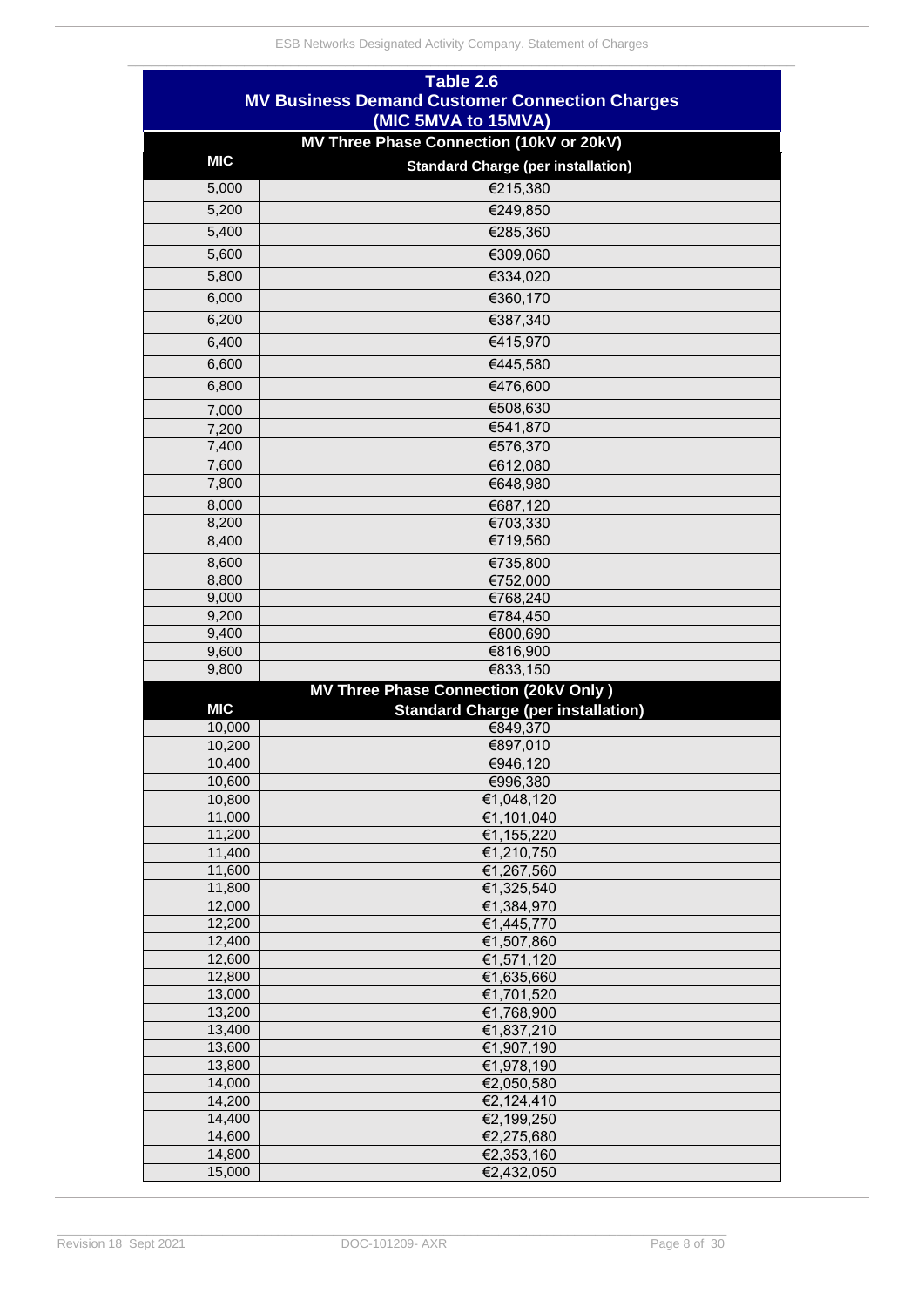### **Table 2.7 MV Business Demand Customer Connection Charges (MIC 15MVA to 20MVA)**

Note that due to network constraints MV connections over 15MVA may not be offered. However, this Table may be used for small increases where technically possible.

| MV 3 Phase Connection (20kV only) |                                           |  |  |  |
|-----------------------------------|-------------------------------------------|--|--|--|
| <b>MIC</b>                        | <b>Standard Charge (Per installation)</b> |  |  |  |
| 15,000                            | €2,432,050                                |  |  |  |
| 15,200                            | €2,464,500                                |  |  |  |
| 15,400                            | €2,496,950                                |  |  |  |
| 15,600                            | €2,529,580                                |  |  |  |
| 15,800                            | €2,562,040                                |  |  |  |
| 16,000                            | €2,594,510                                |  |  |  |
| 16,200                            | €2,626,970                                |  |  |  |
| 16,400                            | €2,659,420                                |  |  |  |
| 16,600                            | €2,691,860                                |  |  |  |
| 16,800                            | €2,724,290                                |  |  |  |
| 17,000                            | €2,756,740                                |  |  |  |
| 17,200                            | €2,789,200                                |  |  |  |
| 17,400                            | €2,821,640                                |  |  |  |
| 17,600                            | €2,854,110                                |  |  |  |
| 17,800                            | €2,886,540                                |  |  |  |
| 18,000                            | €2,919,210                                |  |  |  |
| 18,200                            | €2,951,630                                |  |  |  |
| 18,400                            | €2,984,090                                |  |  |  |
| 18,600                            | €3,016,520                                |  |  |  |
| 18,800                            | €3,048,990                                |  |  |  |
| 19,000                            | €3,081,410                                |  |  |  |
| 19,200                            | €3,113,900                                |  |  |  |
| 19,400                            | €3,146,320                                |  |  |  |
| 19,600                            | €3,178,790                                |  |  |  |
| 19,800                            | €3,211,230                                |  |  |  |
| 20,000                            | €3,243,660                                |  |  |  |

Note: The standard charge for 38kV connections is the same as the standard charge for the MIC level at MV and can be taken from the MV table.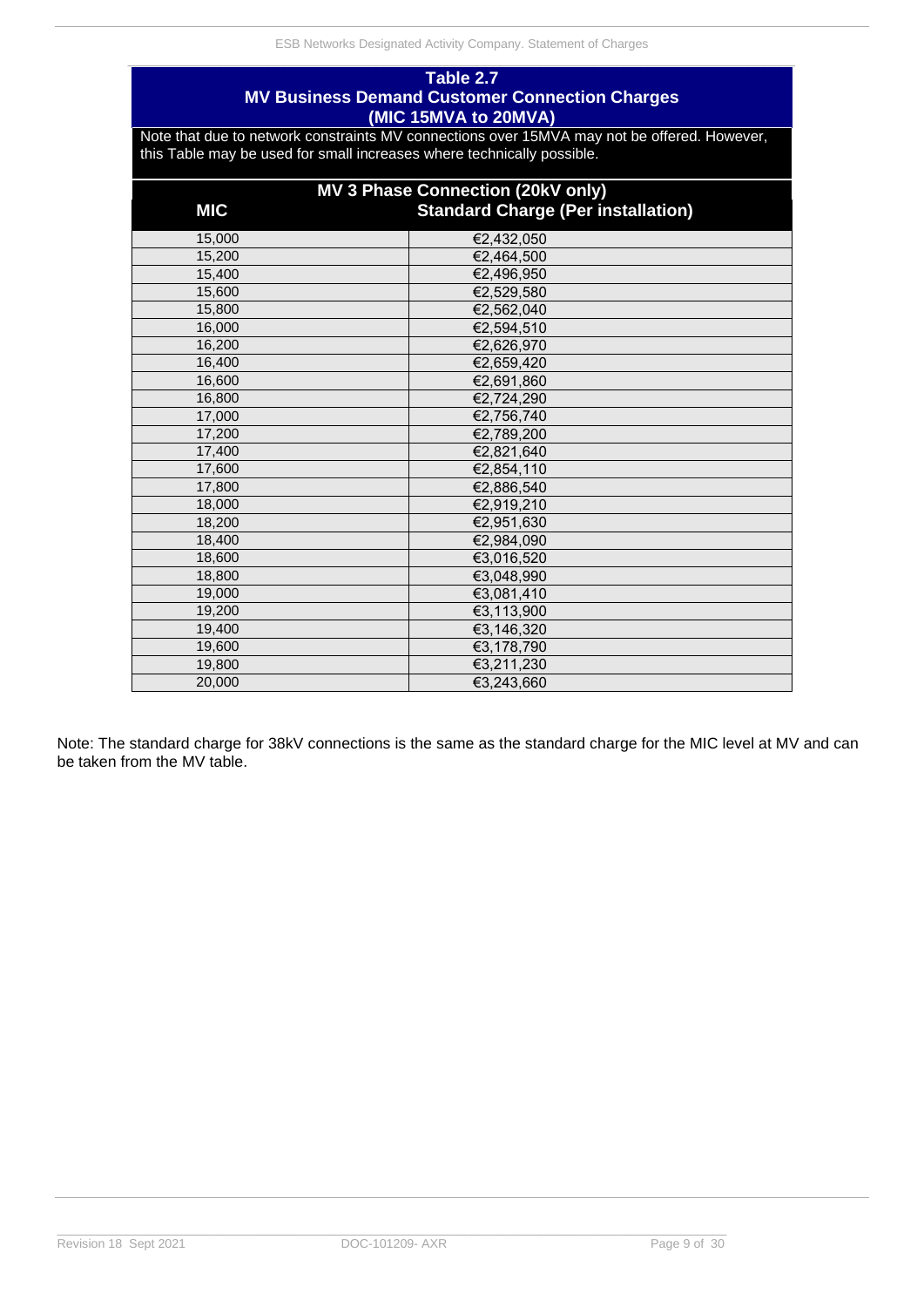| Table 2.8<br><b>MV Business Demand Customer Connection Charges</b><br>(MIC 20MVA to 25MVA) |                                                                                                                                                                       |  |  |  |  |
|--------------------------------------------------------------------------------------------|-----------------------------------------------------------------------------------------------------------------------------------------------------------------------|--|--|--|--|
|                                                                                            | Note that due to network constraints MV connections over 15MVA may not be offered. However,<br>this Table may be used for small increases where technically possible. |  |  |  |  |
|                                                                                            | MV 3 Phase Connection (20kV only)                                                                                                                                     |  |  |  |  |
| <b>MIC</b>                                                                                 | <b>Standard Charge (per installation)</b>                                                                                                                             |  |  |  |  |
| 20.200                                                                                     | €3,276,340                                                                                                                                                            |  |  |  |  |
| 20,400                                                                                     | €3,308,760                                                                                                                                                            |  |  |  |  |
| 20,600                                                                                     | €3,341,220                                                                                                                                                            |  |  |  |  |
| 20,800                                                                                     | €3,373,660                                                                                                                                                            |  |  |  |  |
| 21,000                                                                                     | €3,406,140                                                                                                                                                            |  |  |  |  |
| 21,200                                                                                     | €3,438,580                                                                                                                                                            |  |  |  |  |
| 21,400                                                                                     | €3,471,040                                                                                                                                                            |  |  |  |  |
| 21,600                                                                                     | €3,503,480                                                                                                                                                            |  |  |  |  |
| 21,800                                                                                     | €3,535,910                                                                                                                                                            |  |  |  |  |
| 22,000                                                                                     | €3,568,370                                                                                                                                                            |  |  |  |  |
| 22,200                                                                                     | €3,600,840                                                                                                                                                            |  |  |  |  |
| 22,400                                                                                     | €3,633,280                                                                                                                                                            |  |  |  |  |
| 22,600                                                                                     | €3,665,930                                                                                                                                                            |  |  |  |  |
| 22,800                                                                                     | €3,698,380                                                                                                                                                            |  |  |  |  |
| 23,000                                                                                     | €3,730,820                                                                                                                                                            |  |  |  |  |
| 23,200                                                                                     | €3,763,260                                                                                                                                                            |  |  |  |  |
| 23,400                                                                                     | €3,795,720                                                                                                                                                            |  |  |  |  |
| 23,600                                                                                     | €3,828,180                                                                                                                                                            |  |  |  |  |
| 23,800                                                                                     | €3,860,630                                                                                                                                                            |  |  |  |  |
| 24,000                                                                                     | €3,893,080                                                                                                                                                            |  |  |  |  |
| 24,200                                                                                     | €3,925,560                                                                                                                                                            |  |  |  |  |
| 24,400                                                                                     | €3,958,000                                                                                                                                                            |  |  |  |  |
| 24,600                                                                                     | €3,990,450                                                                                                                                                            |  |  |  |  |
| 24,800                                                                                     | €4,023,080                                                                                                                                                            |  |  |  |  |
| 25,000                                                                                     | €4,055,500                                                                                                                                                            |  |  |  |  |

<span id="page-11-0"></span>Note: The standard charge for 38kV connections is the same as the standard charge for the MIC level at MV and can be taken from the MV table.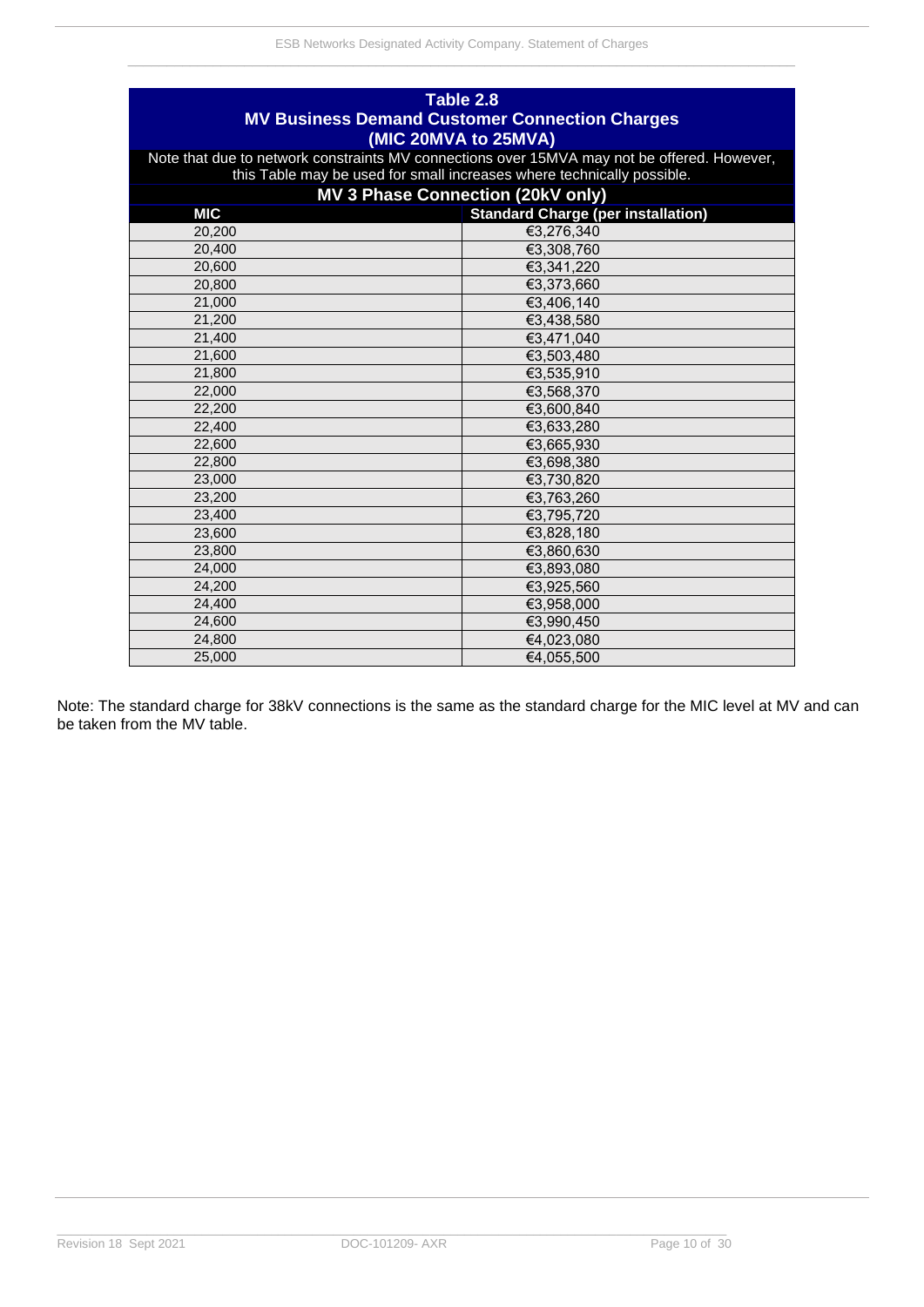#### MV Network Charges and Trenching Charges

| Table 2.9<br><b>MV Network Charges and Trenching Charges</b>                          |                                                                       |  |  |  |
|---------------------------------------------------------------------------------------|-----------------------------------------------------------------------|--|--|--|
| <b>MV Overhead Line</b><br><b>Network</b><br>Charge for New Network € per metre + VAT |                                                                       |  |  |  |
| Single Phase (Unmetered)                                                              | €15.60                                                                |  |  |  |
| Single Phase (Metered)                                                                | €7.70                                                                 |  |  |  |
| 3 Phase $(<5MVA)$                                                                     | €12.60                                                                |  |  |  |
| 3 Phase $(>= 5MVA)$                                                                   | €15.90                                                                |  |  |  |
| <b>Network</b>                                                                        | <b>MV Underground Cable</b><br>Charge for New Cable € per metre + VAT |  |  |  |
| Single Phase (Unmetered)                                                              | €22.70                                                                |  |  |  |
| Single Phase (Metered)                                                                | €11.30                                                                |  |  |  |
| 3 Phase (70/185s)                                                                     | €22.50                                                                |  |  |  |
| 3 Phase (400s)                                                                        | €36.80                                                                |  |  |  |
| <b>Trenching Charges</b>                                                              |                                                                       |  |  |  |
|                                                                                       | <b>Trenching Location</b><br>Charge € per metre + VAT                 |  |  |  |
| Road/Path                                                                             | €206.50                                                               |  |  |  |
| Grass                                                                                 | €74.10                                                                |  |  |  |

### <span id="page-12-0"></span>Supplementary MV Network Charges

|            | <b>Table 2.10</b><br><b>Business Demand Customer Supplementary MV Charges</b><br>where MV MIC $>$ 500kVA and $>$ 7km from the station |         |         |         |                 |          |          |          |
|------------|---------------------------------------------------------------------------------------------------------------------------------------|---------|---------|---------|-----------------|----------|----------|----------|
|            |                                                                                                                                       |         |         |         | Km              |          |          |          |
| <b>kVA</b> | 8                                                                                                                                     | 9       | 10      | 11      | 12 <sub>2</sub> | 13       | 14       | 15       |
| 600        | €1,600                                                                                                                                | €3,200  | €4,800  | €6,300  | €7,900          | €9,500   | €11,100  | €12,700  |
| 700        | €3,200                                                                                                                                | €6,300  | €9,500  | €12,700 | €15,800         | €19,000  | €22,200  | €25,300  |
| 800        | €4,800                                                                                                                                | €9,500  | €14,300 | €19,000 | €23,800         | €28,500  | €33,300  | €38,000  |
| 900        | €6,300                                                                                                                                | €12,700 | €19,000 | €25,300 | €31,700         | €38,000  | €44,300  | €50,700  |
| 1000       | €7,900                                                                                                                                | €15,800 | €23,800 | €31,700 | €39,600         | €47,500  | €55,400  | €63,300  |
| 1100       | €9,500                                                                                                                                | €19,000 | €28,500 | €38,000 | €47,500         | €57,000  | €66,500  | €76,000  |
| 1200       | €11,100                                                                                                                               | €22,200 | €33,300 | €44,300 | €55,400         | €66,500  | €77,600  | €88,700  |
| 1300       | €12,700                                                                                                                               | €25,300 | €38,000 | €50,700 | €63,300         | €76,000  | €88,700  | €101,400 |
| 1400       | €14,300                                                                                                                               | €28,500 | €42,800 | €57,000 | €71,300         | €85,500  | €99,800  | €114,000 |
| 1500       | €15,800                                                                                                                               | €31,700 | €47,500 | €63,300 | €79,200         | €95,000  | €110,900 | €126,700 |
| 1600       | €17,400                                                                                                                               | €34,800 | €52,300 | €69,700 | €87,100         | €104,500 | €121,900 | €139,400 |
| 1700       | €19,000                                                                                                                               | €38,000 | €57,000 | €76,000 | €95,000         | €114,000 | €133,000 | €152,000 |
| 1800       | €20,600                                                                                                                               | €41,200 | €61,800 | €82,400 | €102,900        | €123,500 | €144,100 | €164,700 |
| 1900       | €22,200                                                                                                                               | €44,300 | €66,500 | €88,700 | €110,900        | €133,000 | €155,200 | €177,400 |
| 2000       | €23,800                                                                                                                               | €47,500 | €71,300 | €95,000 | €118,800        | €142,500 | €166,300 | €190,000 |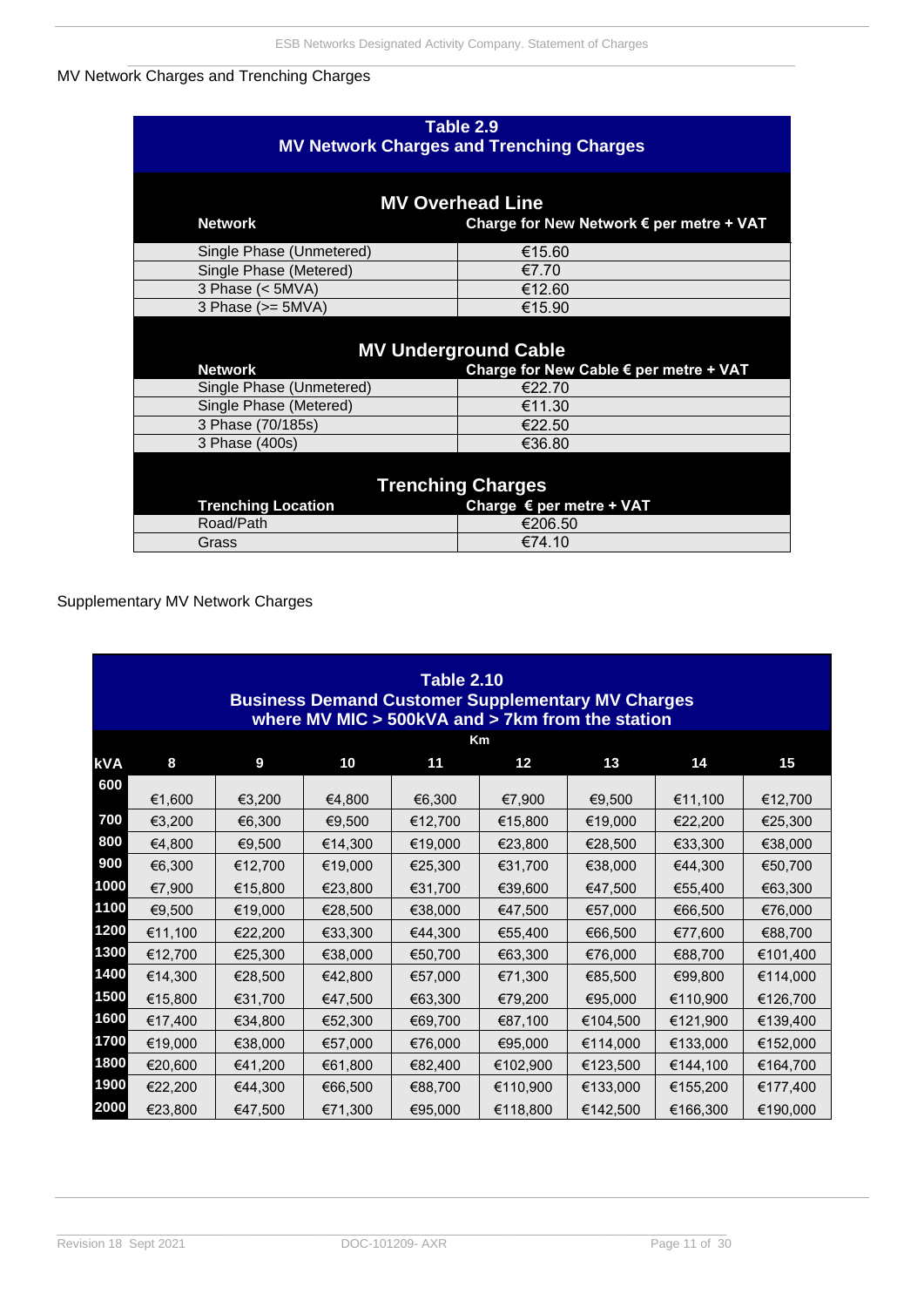### <span id="page-13-0"></span>Supplementary 38kV Network Charges

|       | <b>Table 2.11</b><br><b>Business Demand Customer Supplementary 38kV Charges</b><br>where 38kV MIC > 2500kVA and connected to circuits longer than 18km |                                                                                               |          |          |          |                                                                                                                   |          |                                         |                                                                                                   |
|-------|--------------------------------------------------------------------------------------------------------------------------------------------------------|-----------------------------------------------------------------------------------------------|----------|----------|----------|-------------------------------------------------------------------------------------------------------------------|----------|-----------------------------------------|---------------------------------------------------------------------------------------------------|
|       |                                                                                                                                                        |                                                                                               |          |          | Km       |                                                                                                                   |          |                                         |                                                                                                   |
| kVA   | 20                                                                                                                                                     | 25                                                                                            | 30       | 35       | 40       | 45                                                                                                                | 50       | 55                                      | 60                                                                                                |
| 3000  | € 2,900                                                                                                                                                | € 10,100                                                                                      | € 17,200 | € 24,400 | € 31,600 | € 38,800                                                                                                          | € 46,000 | € 53,200                                | € 60,400                                                                                          |
| 3500  | € 5,700                                                                                                                                                | € 20,100                                                                                      | € 34,500 | € 48,900 | 63,200   | € 77,600                                                                                                          | € 92,000 |                                         | € 106,300 € 120,700                                                                               |
| 4000  | € 8,600                                                                                                                                                | € 30,200                                                                                      | € 51,700 | € 73,300 | € 94,800 |                                                                                                                   |          | € 116,400 € 137,900 € 159,500 € 181,100 |                                                                                                   |
| 4500  | € 11,500                                                                                                                                               | €40,200                                                                                       | € 69,000 | € 97,700 |          | € 126,500 $\in$ 155,200 $\in$ 183,900 $\in$ 212,700 $\in$ 241,400                                                 |          |                                         |                                                                                                   |
| 5000  | € 14,400                                                                                                                                               | € 50,300                                                                                      | € 86,200 |          |          | € 122,100 $\in$ 158,100 $\in$ 194,000 $\in$ 229,900 $\in$ 265,800 $\in$ 301,800                                   |          |                                         |                                                                                                   |
| 5500  | € 17,200                                                                                                                                               | € 60,400                                                                                      |          |          |          | € 103,500   € 146,600   € 189,700   € 232,800   € 275,900   € 319,000   € 362,100                                 |          |                                         |                                                                                                   |
| 6000  | € 20,100                                                                                                                                               | € 70,400                                                                                      |          |          |          | € 120,700 $\in$ 171,000 $\in$ 221,300 $\in$ 271,600 $\in$ 321,900 $\in$ 372,200 $\in$ 422,500                     |          |                                         |                                                                                                   |
| 6500  | € 23,000                                                                                                                                               | € 80,500                                                                                      |          |          |          | € 137,900 $\in$ 195,400 $\in$ 252,900 $\in$ 310,400 $\in$ 367,900 $\in$ 425,300 $\in$ 482,800                     |          |                                         |                                                                                                   |
| 7000  | € 25,900                                                                                                                                               | € 90,500                                                                                      |          |          |          | € 155,200 $\in$ 219,900 $\models$ 284,500 $\models$ 349,200 $\models$ 413,800 $\models$ 478,500 $\models$ 543,200 |          |                                         |                                                                                                   |
| 7500  | € 28,700                                                                                                                                               | € 100,600                                                                                     |          |          |          | € 172,400 $\in$ 244,300 $\in$ 316,100 $\in$ 388,000 $\in$ 459,800 $\in$ 531,700 $\in$ 603,500                     |          |                                         |                                                                                                   |
| 8000  | € 31,600                                                                                                                                               | € 110,600                                                                                     |          |          |          | € 189,700   € 268,700   € 347,700   € 426,800   € 505,800   € 584,800   € 663,900                                 |          |                                         |                                                                                                   |
| 8500  | € 34,500                                                                                                                                               | € 120,700                                                                                     |          |          |          | € 206,900   € 293,100   € 379,400   € 465,600   € 551,800   € 638,000   € 724,200                                 |          |                                         |                                                                                                   |
| 9000  | € 37,400                                                                                                                                               | € 130,800                                                                                     |          |          |          | $\in$ 224,200 $ \in$ 317,600 $ \in$ 411,000 $ \in$ 504,400 $ \in$ 597,800 $ \in$ 691,200 $ \in$ 784,600           |          |                                         |                                                                                                   |
| 9500  | €40,200                                                                                                                                                | € 140,800                                                                                     |          |          |          |                                                                                                                   |          |                                         | $\in$ 241,400 $\in$ 342,000 $\in$ 442,600 $\in$ 543,200 $\in$ 643,800 $\in$ 744,400 $\in$ 844,900 |
| 10000 | €43,100                                                                                                                                                | € 150,900   € 258,700   € 366,400   € 474,200   € 582,000   € 689,700   € 797,500   € 905,300 |          |          |          |                                                                                                                   |          |                                         |                                                                                                   |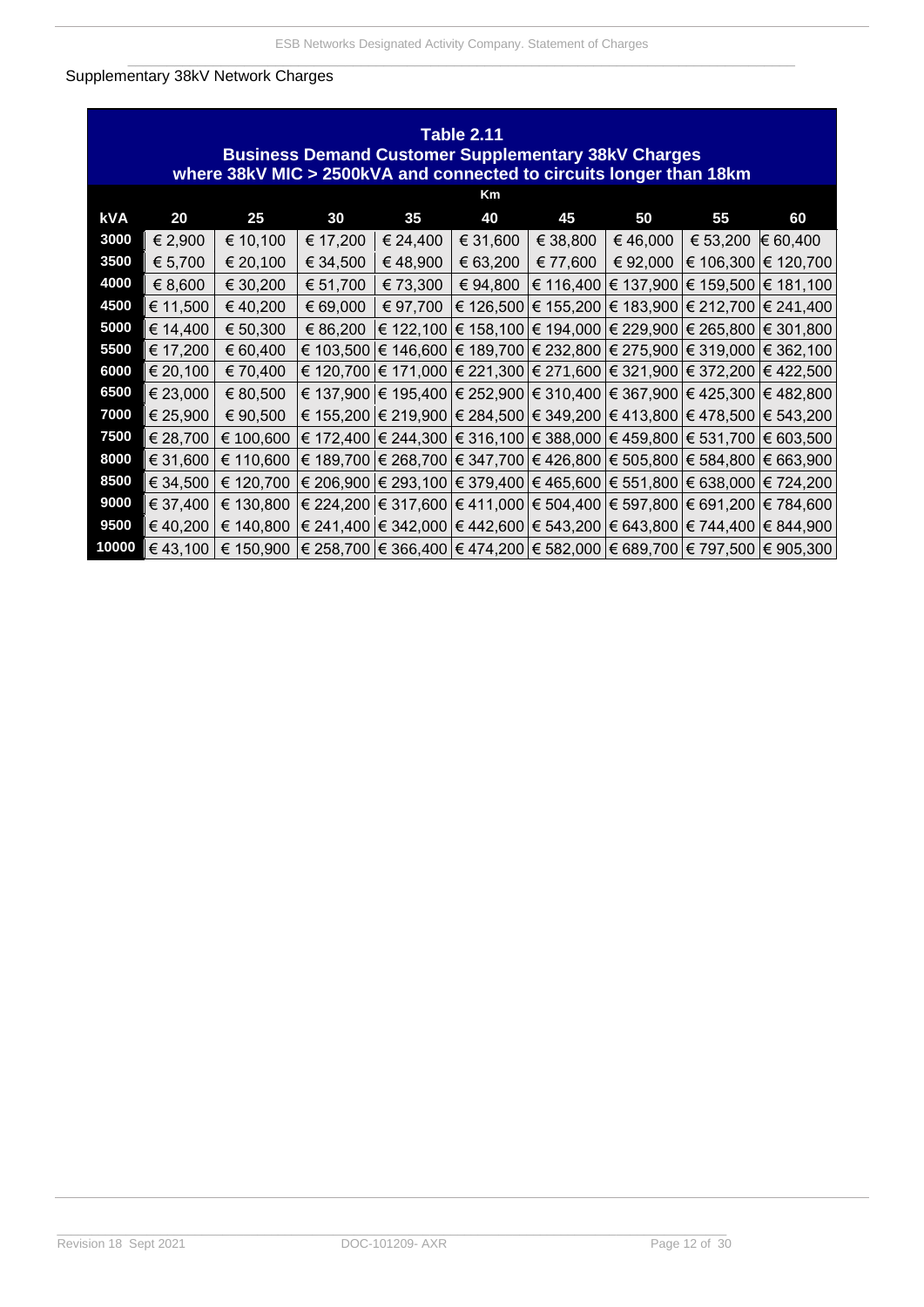#### <span id="page-14-0"></span>Notes on Business Demand Customer Connection Charges

- 1. The standard charge includes the appropriate transformer capacity charge and the direct cost of connection and metering. MV overhead lines, MV underground cables and trenching where carried out by ESBN are charged separately on a "euro per metre" (€/m) basis. A revenue allowance has been given where appropriate.
- 2. MV overhead line is charged on a "euro per metre" (€/m) basis. The €/m for 3ph MV up to 5MVA is weighted to include 150's AL,92's SCA, 50's CU and 50's SCA based on total km of each conductor type used, above 5MVA the €/m is based on 150's AL. The €/m charge for 1ph is based on 50's SCA. Both 1ph and 3ph €/m charges are weighted to include bog, rock and standard ground conditions.
- 3. MV underground cable is charged on a "euro per metre" ( $\epsilon/m$ ) basis, 3 x 70/185's and 3 x 400's XLPE are separately shown. Trenching is not included and if carried out by ESBN is charged on a  $\epsilon/m$  basis.
- 4. Additional charge where trenching (MV or LV) is carried out by ESBN. The charge is weighted for footpaths and roadways in concrete or bitmac. Granite footpaths not included. Separate charge is shown for trenching in grass.
- 5. The standard charge includes 38 kV and MV capacity charges. A supplementary charge is added if the entire MV circuit exceeds 7.0 km and MIC exceeds 500kVA. A supplementary charge is added if the entire 38kV circuit exceeds 18.0 km and MIC exceeds 2500kVA. Details on Table 2.10 and 2.11
- 6. LV connections in the range 500 kVA 1000 kVA are possible but due to charges for MV/LV transformer capacity (as well as MV & 38 kV capacity charges) they are more costly. Details on Table 2.4.
- 7. The standard charge for 38kV connections is the same as the standard charge for the MIC level at MV and can be taken from the MV table. A supplementary charge must be added if the entire 38kV circuit length exceeds 18.0 km and the MIC exceeds 2500 kVA, details on Table A9. New 38kV Lines/Cables charged at 50%.
- 8. For MIC > 5MVA, any new 38kV/110kV network is chargeable as a capital contribution at 50% of Attributable Costs. The Attributable Cost of the 38kV/110kV network is determined as a proportion of the firm capacity of the station taken up by the customer. If the customer was taking up 60% of the station then the customer would be charged 50% of 60% of the cost of the 38kV/110kV lines / cables. e.g. MIC 15MVA, new 110kV line to new station required, station a 2x20MVA station with a firm capacity of 25MVA, customer charged 50% of 15/25ths (MIC/Firm Capacity 15MVA/25MVA) of the cost of the new 110kV line.

For further clarification, please refer to the "*Basis of Charges for Connection to the Distribution System Documen*t".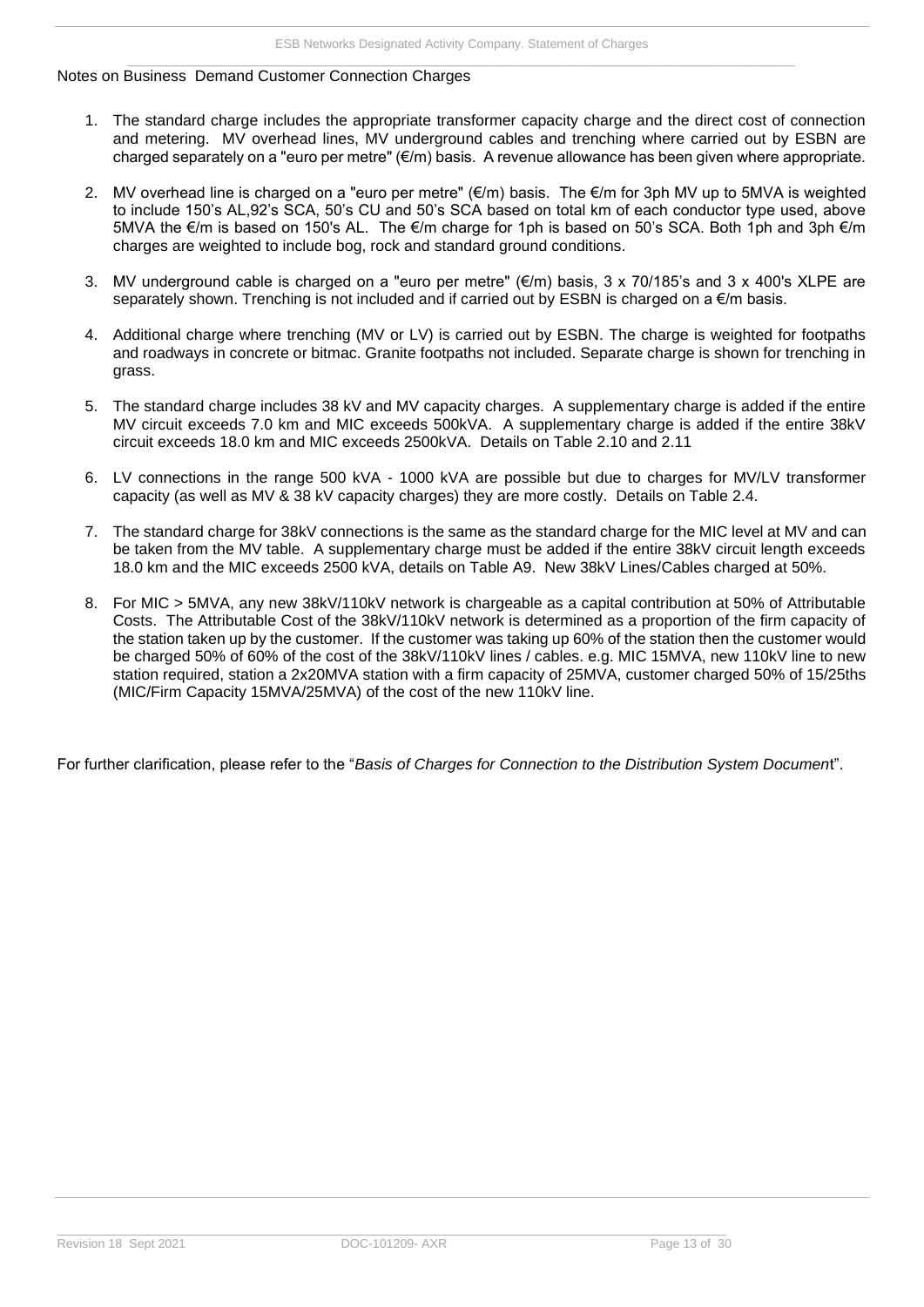# <span id="page-15-0"></span>**3. Distribution Use Of System (DUoS) Charges**

#### <span id="page-15-1"></span>About this Section

This Section sets out the charges that apply for use of the Distribution System by Connected Customers. These charges are normally passed on to the Customer's Electricity Supplier and are applied using rules approved by CRU which are contained in the document titled Rules for Application of DUoS Tariff Group. The tables contained in the schedule below set out the current charges as they are applied to the various DUoS groupings. The charges in each table are not inclusive of VAT.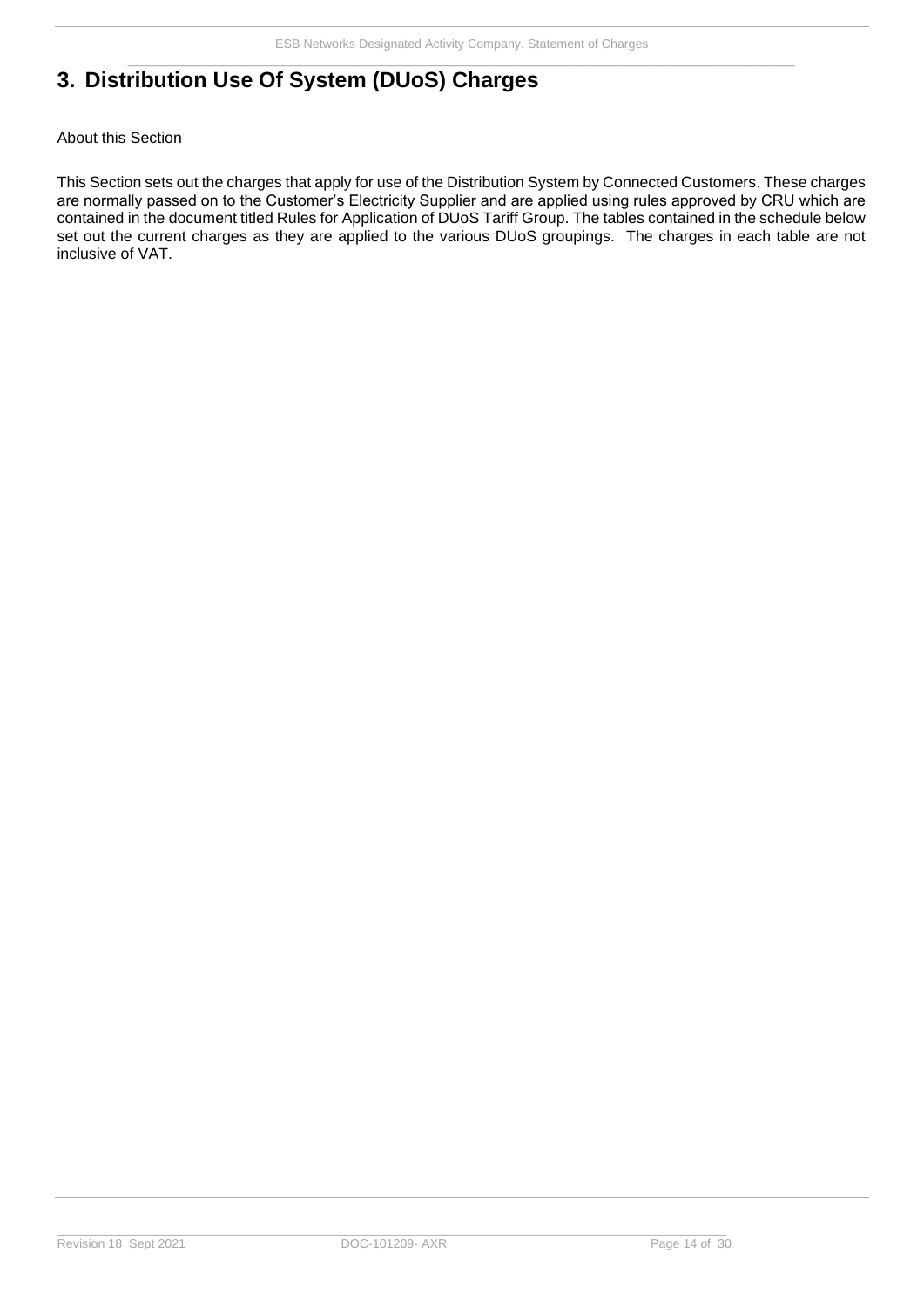<span id="page-16-0"></span>Schedule of Non- Maximum Demand DUoS Group Tariff Groups (DG1 to DG5b)

# **DUoS Group 1 (DG1) Urban Domestic Customers**

|                           | <b>Charge Unit</b>       | <b>Standard Meter</b> | Day and Night Meter | Time of Use (TOU) |
|---------------------------|--------------------------|-----------------------|---------------------|-------------------|
|                           |                          | €                     | €                   | €                 |
| <b>Standing</b><br>Charge | Per Customer per annum   | 68.78                 | 68.78               | 68.78             |
|                           |                          | $\mathbf{C}$          | $\mathbf{C}$        | $\mathbf{C}$      |
| <b>Unit Rates</b>         | Per kWh 24 Hour          | 4.112                 | N/A                 |                   |
|                           | Per kWh Day              |                       | 5.047               | N/A               |
|                           | Per kWh Night            |                       | 0.641               |                   |
|                           | Per kWh Day - Off Peak   | N/A                   |                     | 5.047             |
|                           | Per kWh Night - Off Peak |                       | N/A                 | 0.641             |
|                           | Per kWh - Peak           |                       |                     | 5.047             |

# **DUoS Group 2 (DG2) Rural Domestic Customers**

|                           | <b>Charge Unit</b>       | <b>Standard Meter</b> | Day and Night Meter | Time of Use (TOU) |
|---------------------------|--------------------------|-----------------------|---------------------|-------------------|
|                           |                          | €                     | €                   | €                 |
| <b>Standing</b><br>Charge | Per Customer per annum   | 100.32                | 100.32              | 100.32            |
|                           |                          | $\mathbf{C}$          | $\mathbf{C}$        | $\mathbf{C}$      |
| <b>Unit Rates</b>         | Per kWh 24 Hour          | 4.112                 | N/A                 |                   |
|                           | Per kWh Day              |                       | 5.047               | N/A               |
|                           | Per kWh Night            |                       | 0.641               |                   |
|                           | Per kWh Day - Off Peak   | N/A                   |                     | 5.047             |
|                           | Per kWh Night - Off Peak |                       | N/A                 | 0.641             |
|                           | Per kWh - Peak           |                       |                     | 5.047             |

#### **Explanation of new TOU Category**

i. Day Off Peak= 08:00 to 23:00 (excluding 'Peak') ii. Night Off Peak = 23:00 to 08:00 (single night rate)

iii. Peak = 17:00-19:00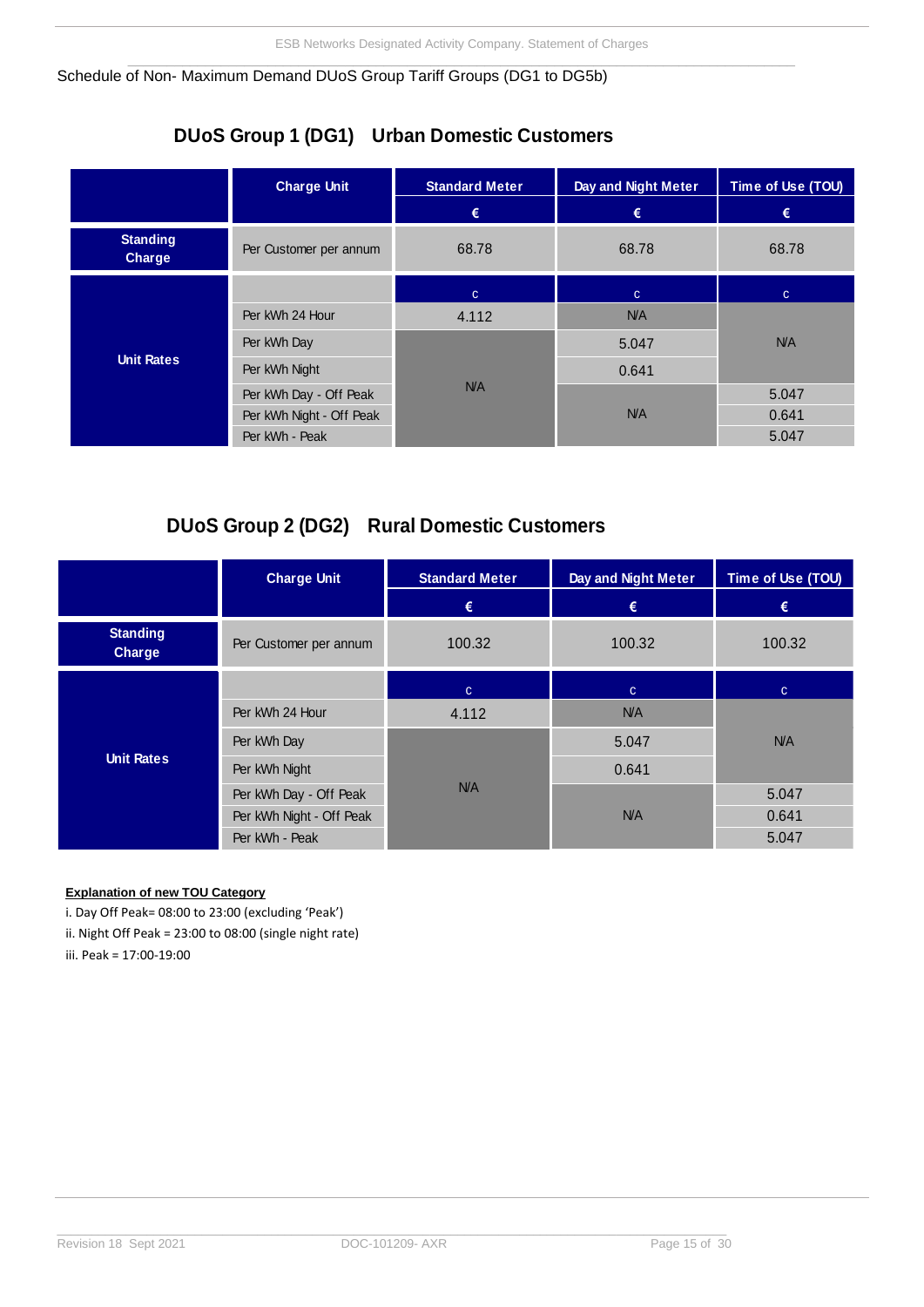### **DUoS Group 3 (DG3) Unmetered Public Lighting and Unmetered Connections**

|                   | <b>Charge Unit</b> | ⌒<br>ັ |
|-------------------|--------------------|--------|
| <b>Unit Rates</b> | Per kWh            | 3.465  |

### **DUoS Group 4 (DG4)<sup>1</sup> Local Authority Unmetered Public Lighting and Unmetered Loads**

|                   | <b>Charge Unit</b>                     | c     |
|-------------------|----------------------------------------|-------|
| <b>Unit Rates</b> | Per kWh (ex. DG4 premium) <sup>1</sup> | 3.465 |
|                   |                                        |       |
|                   | premium:                               | 0.000 |

<span id="page-17-0"></span>Special Notes for tariff groups DG3 and DG4

- 1. DUoS Group 3 applies to unmetered public lighting connections and other business connections<sup>2</sup> with loads up to and including 2kVA<sup>3</sup>.
- 2. The DG4 Use of System tariff will apply to all unmetered public lighting and other unmetered load types where the registered customer is a local authority. Relevant Local Authorities include: Dublin Corporation, County Councils, Urban Councils, Borough Councils and the NRA. Public Lighting registered to Private Developers, Private Public Partnerships and Harbour and Port Authorities will continue to be billed on DG3 Use of System tariff.
- 3. The DG4 tariff is based on the DG3 tariff, and also incurs an additional charge in accordance with the agreement between ESB Networks and the City and County Managers Association in respect of additional costs incurred on public lighting installations incurred by ESB Networks on behalf of local authorities.
- 4. The load types covered by the DG4 tariff cover all Public Lights types including LEDs, PEDs, Bollards, Beacons, etc.
- 5. The DG4 tariff commenced on 1st January 2011.

<sup>1</sup> The DG4 tariff also incurs an additional premium in respect of additional costs incurred on public lighting installations. This premium is 0.00 c/kWh but it is currently being reviewed. See Notes above.

<sup>2</sup> For example connections to street furniture, kiosks and bus shelters.

<sup>3</sup> This is in accordance with the Rules for Application of DUoS Group approved by CER in September 2004. Public lighting loads and other business connections greater than 2kVA are metered.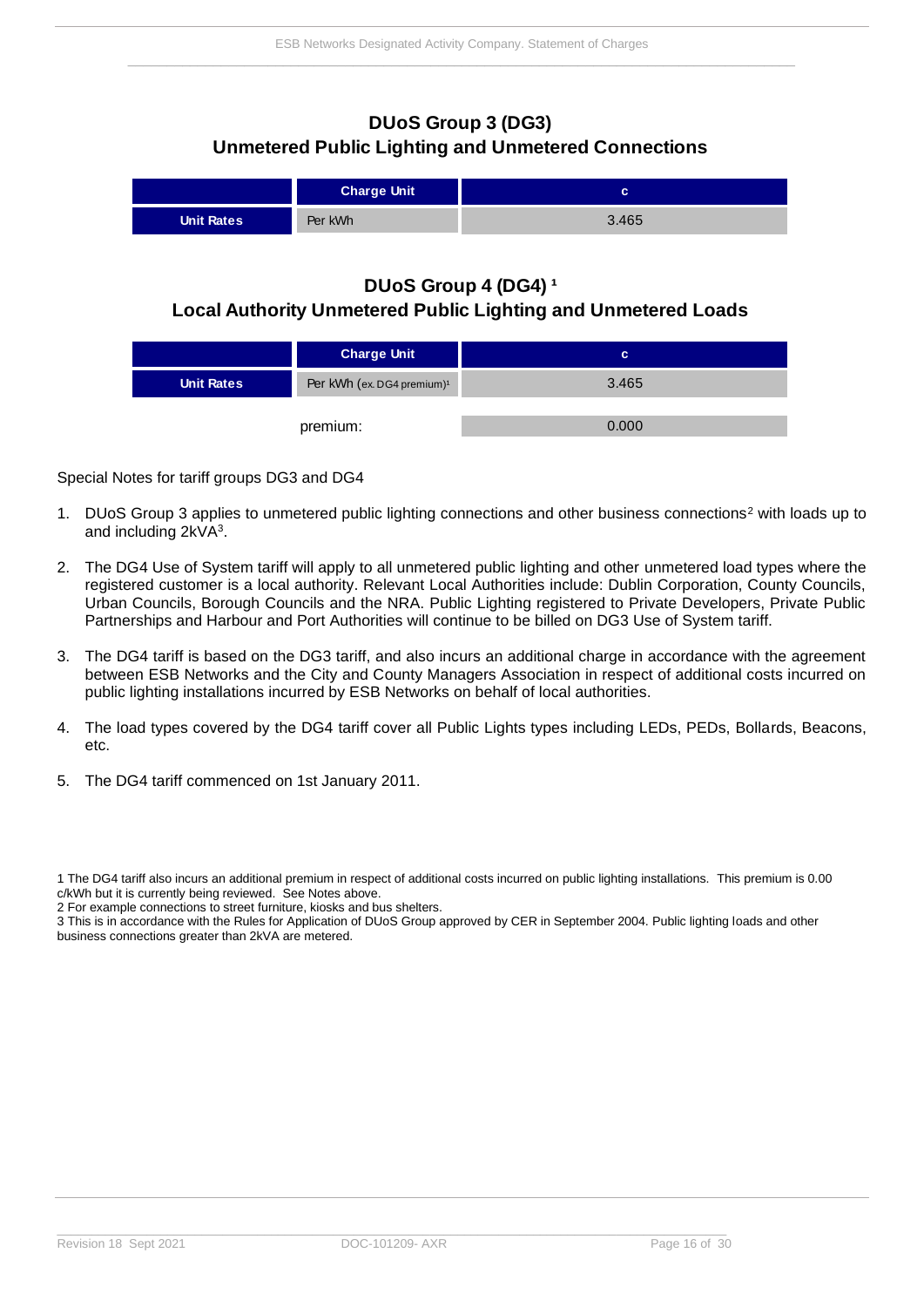### **DUoS Group 5 (DG5) Low Voltage Non-Domestic Customers (non Maximum Demand)**

|                                             | <b>Charge Unit</b>       | <b>Standard Meter</b> | Day and Night Meter | Time of Use (TOU) |
|---------------------------------------------|--------------------------|-----------------------|---------------------|-------------------|
|                                             |                          | €                     | €                   | €                 |
| <b>Standing</b><br>Charge                   | Per Customer per annum   | 98.95                 | 98.95               | 98.95             |
|                                             |                          | $\mathbf{C}$          | $\mathbf{C}$        | $\mathbf{C}$      |
|                                             | Per kWh 24 Hour          | 4.566                 | N/A                 |                   |
|                                             | Per kWh Day              |                       | 5.340               | <b>N/A</b>        |
| <b>Unit Rates</b>                           | Per kWh Night            |                       | 0.652               |                   |
|                                             | Per kWh Day - Off Peak   | N/A                   |                     | 5.340             |
|                                             | Per kWh Night - Off Peak |                       | N/A                 | 0.652             |
|                                             | Per kWh - Peak           |                       |                     | 5.340             |
| <b>Low Power</b><br><b>Factor Surcharge</b> | Per kVArh                | 1.059                 | 1.059               | 1.059             |

### **DUoS Group 5a (DG5a) Low Voltage Autoproducers MEC > MIC (non Maximum Demand)**

|                                             | <b>Charge Unit</b>     | <b>Standard Meter</b> | Day and Night Meter |
|---------------------------------------------|------------------------|-----------------------|---------------------|
|                                             |                        | €                     | €                   |
| <b>Standing</b><br>Charge                   | Per Customer per annum | N/A                   | N/A                 |
|                                             |                        | $\mathbf{C}$          | C.                  |
| <b>Unit Rates</b>                           | Per kWh 24 Hour        | 4.566                 | <b>N/A</b>          |
|                                             | Per kWh Day            | N/A                   | 5.340               |
|                                             | Per kWh Night          |                       | 0.652               |
| <b>Low Power</b><br><b>Factor Surcharge</b> | Per kVArh              | 1.059                 | 1.059               |

## **DUoS Group 5b (DG5b) Low Voltage Autoproducers MEC < MIC (non Maximum Demand with on-line QH interval metering)**

|                                             | <b>Charge Unit</b>     | <b>Standard Meter</b> |              |
|---------------------------------------------|------------------------|-----------------------|--------------|
|                                             |                        | €                     | €            |
| <b>Standing</b><br><b>Charge</b>            | Per Customer per annum | 98.95                 | 98.95        |
|                                             |                        | $\mathbf{C}$          | $\mathbf{C}$ |
|                                             | Per kWh 24 Hour        | 4.566                 | <b>N/A</b>   |
| <b>Unit Rates</b>                           | Per kWh Day            | N/A                   | 5.340        |
|                                             | Per kWh Night          |                       | 0.652        |
| <b>Low Power</b><br><b>Factor Surcharge</b> | Per kVArh              | 1.059                 | 1.059        |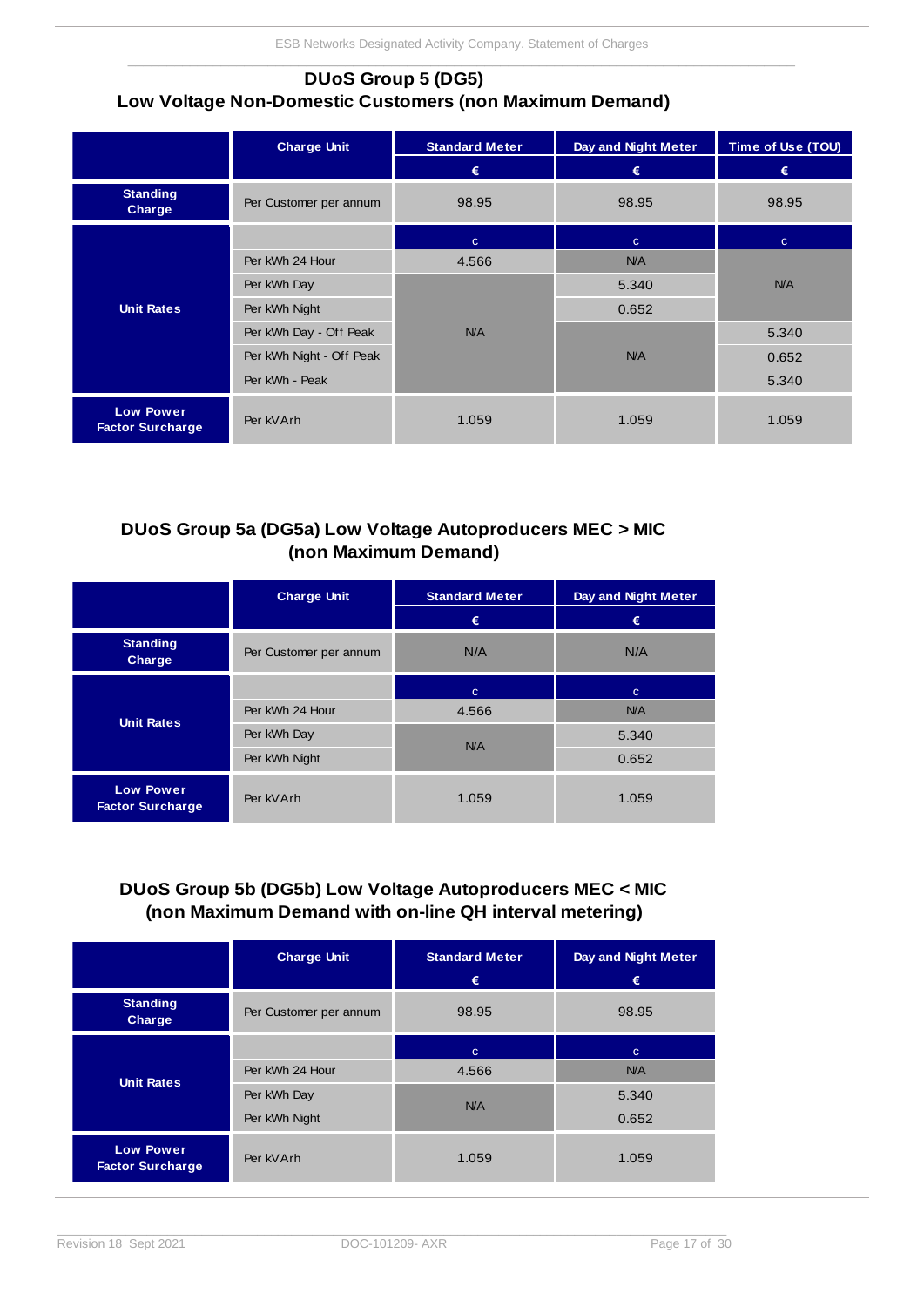#### **Explanation of new TOU Category**

i. Day Off Peak= 08:00 to 23:00 (excluding 'Peak') ii. Night Off Peak = 23:00 to 08:00 (single night rate) iii. Peak = 17:00-19:00

#### **Notes for tariff groups DG1, DG2, DG5, DG5a & DG5b**:

- 1. From January 2021, Smart Metering will facilitate the introduction of new time of use tariffs based on Half-Hour Intervals (MCC12) and registers associated with a new Standard Smart Tariff (SST) (MCC16). The form of the SST is set out in the CRU decision paper 18/18164
- 2. Features of the SST include: A three-rate tariff with the following Time Bands (all local time, IST):
	- i. Day =  $08:00$  to 23:00 (excluding 'Peak')
		- ii. Night =  $23:00$  to  $08:00$  (single night rate)
		- iii. Peak = 17:00-19:00
- 3. The hours during which the day and night charges apply for non quarter-hourly metered customers are controlled by time switches at the customer's premises. The day rate is applicable to kWh metered between 8.00 a.m. and 11.00 p.m. (GMT). As no alterations are made to time switches at the beginning and end of summertime, the hours during the summer time are one hour later (i.e. 9.00am to 12.00am). For quarter-hourly metered customers day rates apply 8.00 am to 11.00pm summer and winter.
- 4. The night c/kWh rates are applicable to night storage heating, which is separately metered and controlled by a time switch.
- 5. The published Standing Charges are per annum, actual charges are pro-rated per billing period.
- 6. For low voltage non-domestic customers, the low power factor surcharge applies to all kVArh recorded in any two monthly period if:
	- The metered kVArh is more than one third of the metered kWh in any two monthly period. The charge is applicable to the kVArh in excess of one third of the kWh.
	- The Low Power Factor Surcharge does not apply to customers with MEC>0.
- 7. For combined residential and business premises, DUoS Group 5 (DG5) rates will apply.
- 8. An Autoproducer (AP) is as defined in CRU's Direction CER03/237.
- 9. DUoS Group 5 or DUoS Group 5b apply to low voltage APs and CHP producers (non Maximum Demand):
	- With Maximum Import Capacity (MIC) > Maximum Export Capacity (MEC); or,
	- Who have not bought out their connection agreement.

Where such APs and CHPs have on-line interval metering installed, the DG5b tariff will apply; this means that the unit charges will be calculated based on netted consumption.

Where such APs and CHPs do not have on-line metering installed the DG5 tariff applies.

DUoS Group 5a applies to generators (including autoproducers) which have an MEC greater than the MIC and which have paid 100% of the connection costs.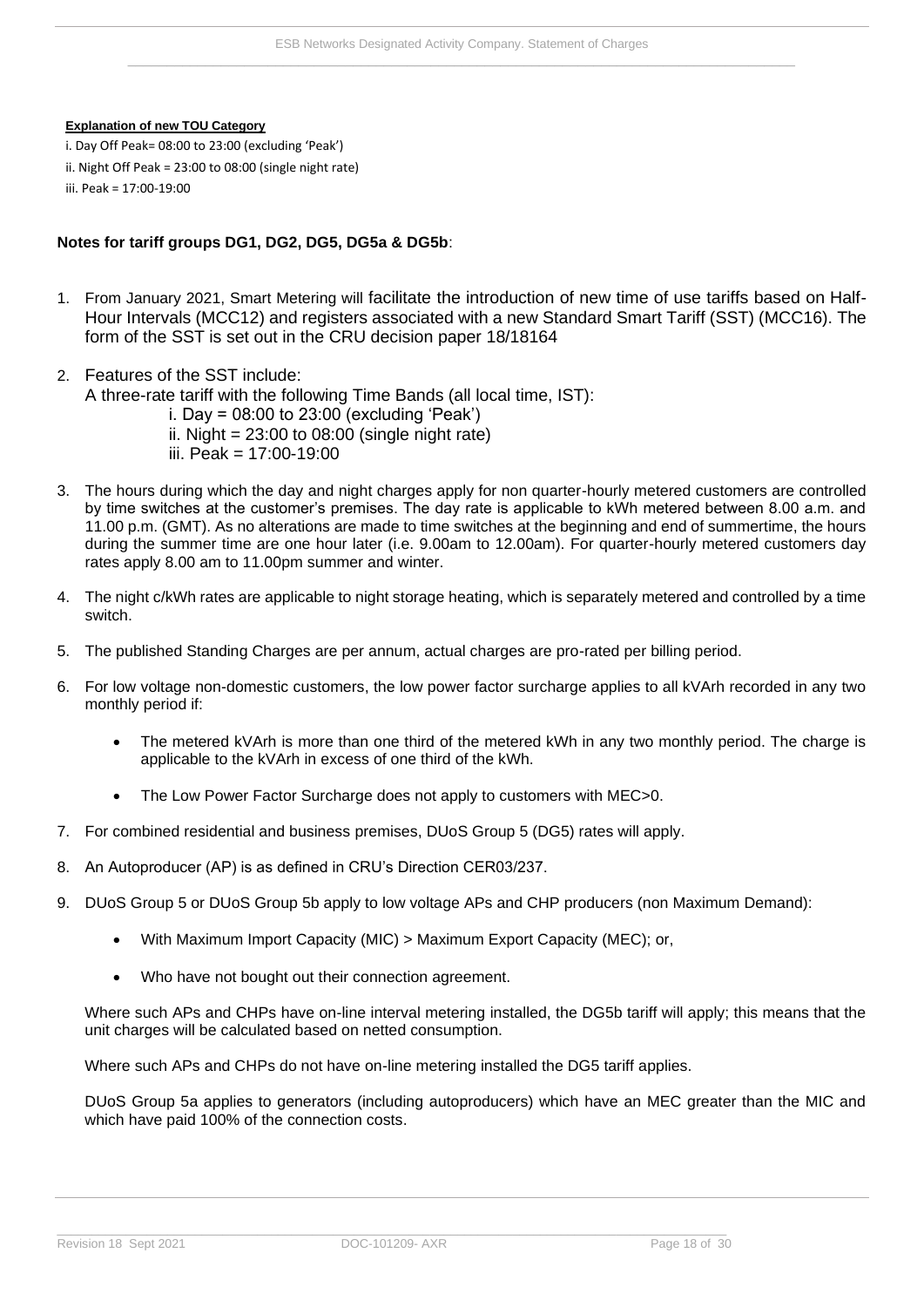#### <span id="page-20-0"></span>Schedule of Maximum Demand Tariff Groups (DG6 to DG9b)

# **DUoS Group 6 (DG6) and DUoS Group 6b (DG6b) Low Voltage Non-Domestic Customers (Maximum Demand)**

|                                             | <b>Charge Unit</b>       | €      |
|---------------------------------------------|--------------------------|--------|
| <b>Standing Charge</b>                      | Per Customer per annum   | 923.01 |
| <b>Capacity Charge</b>                      | Per kVA of MIC per annum | 34.45  |
|                                             |                          | C.     |
| <b>Unit Rates</b>                           | Per kWh Day              | 2.717  |
|                                             | Per kWh Night            | 0.321  |
| <b>Low Power</b><br><b>Factor Surcharge</b> | Per kVArh                | 0.968  |

# **DUoS Group 6a (DG6a) Low Voltage Autoproducers MEC > MIC (Maximum Demand)**

|                                             | <b>Charge Unit</b>       | €     |
|---------------------------------------------|--------------------------|-------|
| <b>Standing Charge</b>                      | Per Customer per annum   | N/A   |
| <b>Capacity Charge</b>                      | Per kVA of MIC per annum | N/A   |
|                                             |                          | C     |
| <b>Unit Rates</b>                           | Per kWh Day              | 2.717 |
|                                             | Per kWh Night            | 0.321 |
| <b>Low Power</b><br><b>Factor Surcharge</b> | Per kVArh                | 0.968 |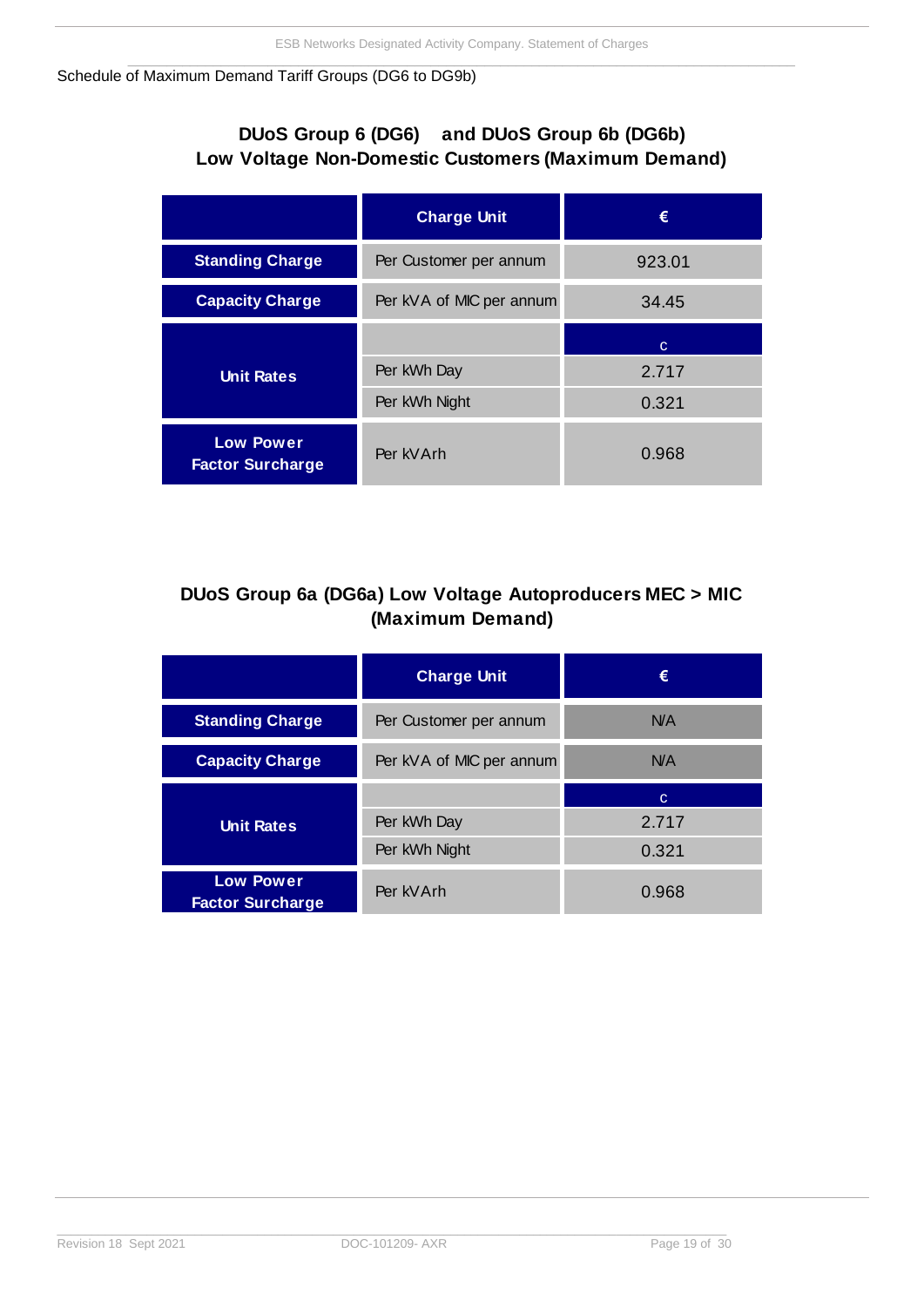# **DUoS Group 7 (DG7) and DUoS Group 7b (DG7b) Medium Voltage Non-Domestic Customers (Maximum Demand)**

|                                             | <b>Charge Unit</b>                | €        |
|---------------------------------------------|-----------------------------------|----------|
| <b>Standing Charge</b>                      | Per Customer per annum            | 1,626.91 |
| <b>Capacity Charge</b>                      | Per kVA of MIC per annum<br>11.90 |          |
|                                             |                                   | C        |
| <b>Unit Rates</b>                           | Per kWh Day                       | 0.471    |
|                                             | Per kWh Night                     | 0.074    |
| <b>Low Power</b><br><b>Factor Surcharge</b> | Per kVArh                         | 0.850    |

# **DUoS Group 7a (DG7a) Medium Voltage Autoproducers MEC > MIC (Maximum Demand)**

|                                             | <b>Charge Unit</b>       | €     |
|---------------------------------------------|--------------------------|-------|
| <b>Standing Charge</b>                      | Per Customer per annum   | N/A   |
| <b>Capacity Charge</b>                      | Per kVA of MIC per annum | N/A   |
|                                             |                          | C     |
| <b>Unit Rates</b>                           | Per kWh Day              | 0.471 |
|                                             | Per kWh Night            | 0.074 |
| <b>Low Power</b><br><b>Factor Surcharge</b> | Per kVArh                | 0.850 |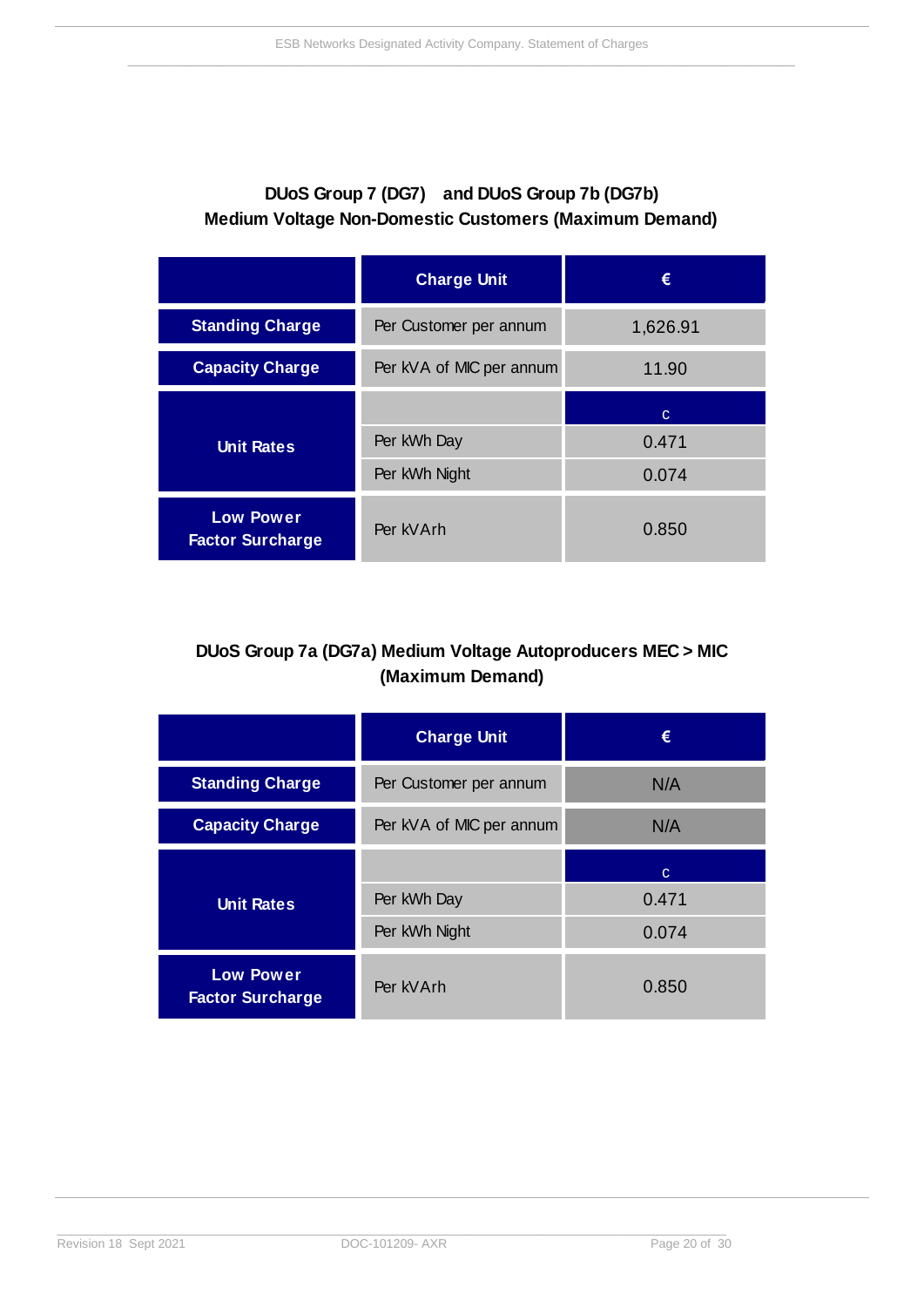# **DUoS Group 8 (DG8) and DUoS Group 8b (DG8b) 38 kV Looped Customers (Maximum Demand)**

|                                             | <b>Charge Unit</b>               | €         |
|---------------------------------------------|----------------------------------|-----------|
| <b>Standing Charge</b>                      | Per Customer per annum           | 27,272.98 |
| <b>Capacity Charge</b>                      | Per kVA of MIC per annum<br>5.86 |           |
|                                             |                                  | C         |
| <b>Unit Rates</b>                           | Per kWh Day                      | 0.104     |
|                                             | Per kWh Night                    | 0.007     |
| <b>Low Power</b><br><b>Factor Surcharge</b> | Per kVArh                        | 0.797     |

# **DUoS Group 8a (DG8a) 38 kV Looped Autoproducers MEC > MIC (Maximum Demand)**

|                                             | <b>Charge Unit</b>              | €     |
|---------------------------------------------|---------------------------------|-------|
| <b>Standing Charge</b>                      | Per Customer per annum          | N/A   |
| <b>Capacity Charge</b>                      | Per kVA of MIC per annum<br>N/A |       |
|                                             |                                 | C     |
| <b>Unit Rates</b>                           | Per kWh Day                     | 0.104 |
|                                             | Per kWh Night                   | 0.007 |
| <b>Low Power</b><br><b>Factor Surcharge</b> | Per kVArh                       | 0.797 |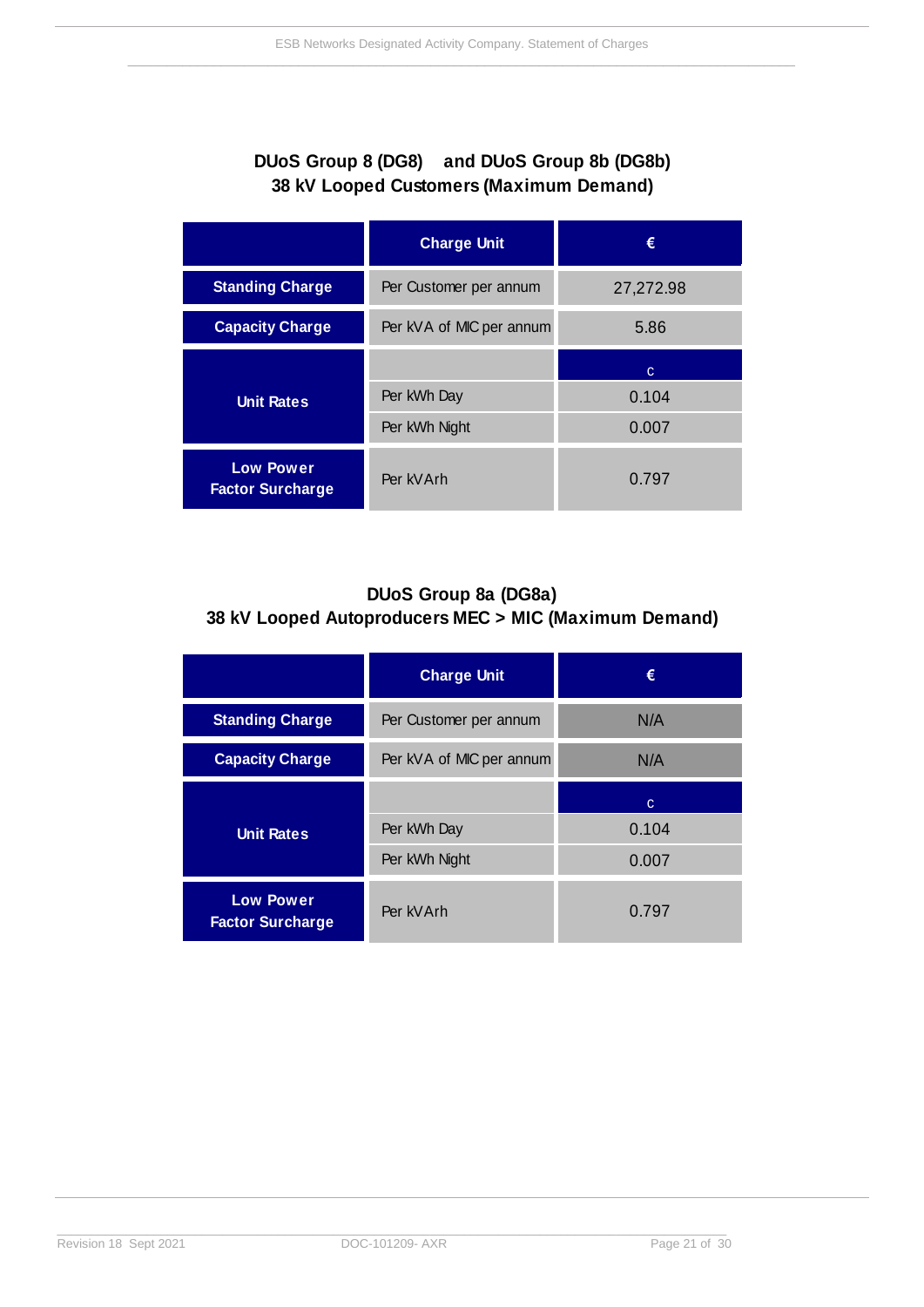### **DUoS Group 9 (DG9) and DUoS Group 9b (DG9b) 38 kV Tailed Customers (Maximum Demand)**

|                                             | <b>Charge Unit</b>               | €        |
|---------------------------------------------|----------------------------------|----------|
| <b>Standing Charge</b>                      | Per Customer per annum           | 7,768.61 |
| <b>Capacity Charge</b>                      | Per kVA of MIC per annum<br>5.86 |          |
|                                             |                                  | C        |
| <b>Unit Rates</b>                           | Per kWh Day                      | 0.104    |
|                                             | Per kWh Night                    | 0.007    |
| <b>Low Power</b><br><b>Factor Surcharge</b> | Per kVArh                        | 0.797    |

## **DUoS Group 9a (DG9a) 38 kV Tailed Autoproducers MEC > MIC (Maximum Demand)**

|                                             | <b>Charge Unit</b>              | €     |
|---------------------------------------------|---------------------------------|-------|
| <b>Standing Charge</b>                      | Per Customer per annum          | N/A   |
| <b>Capacity Charge</b>                      | Per kVA of MIC per annum<br>N/A |       |
|                                             |                                 | C     |
| <b>Unit Rates</b>                           | Per kWh Day                     | 0.104 |
|                                             | Per kWh Night                   | 0.007 |
| <b>Low Power</b><br><b>Factor Surcharge</b> | Per kVArh                       | 0.797 |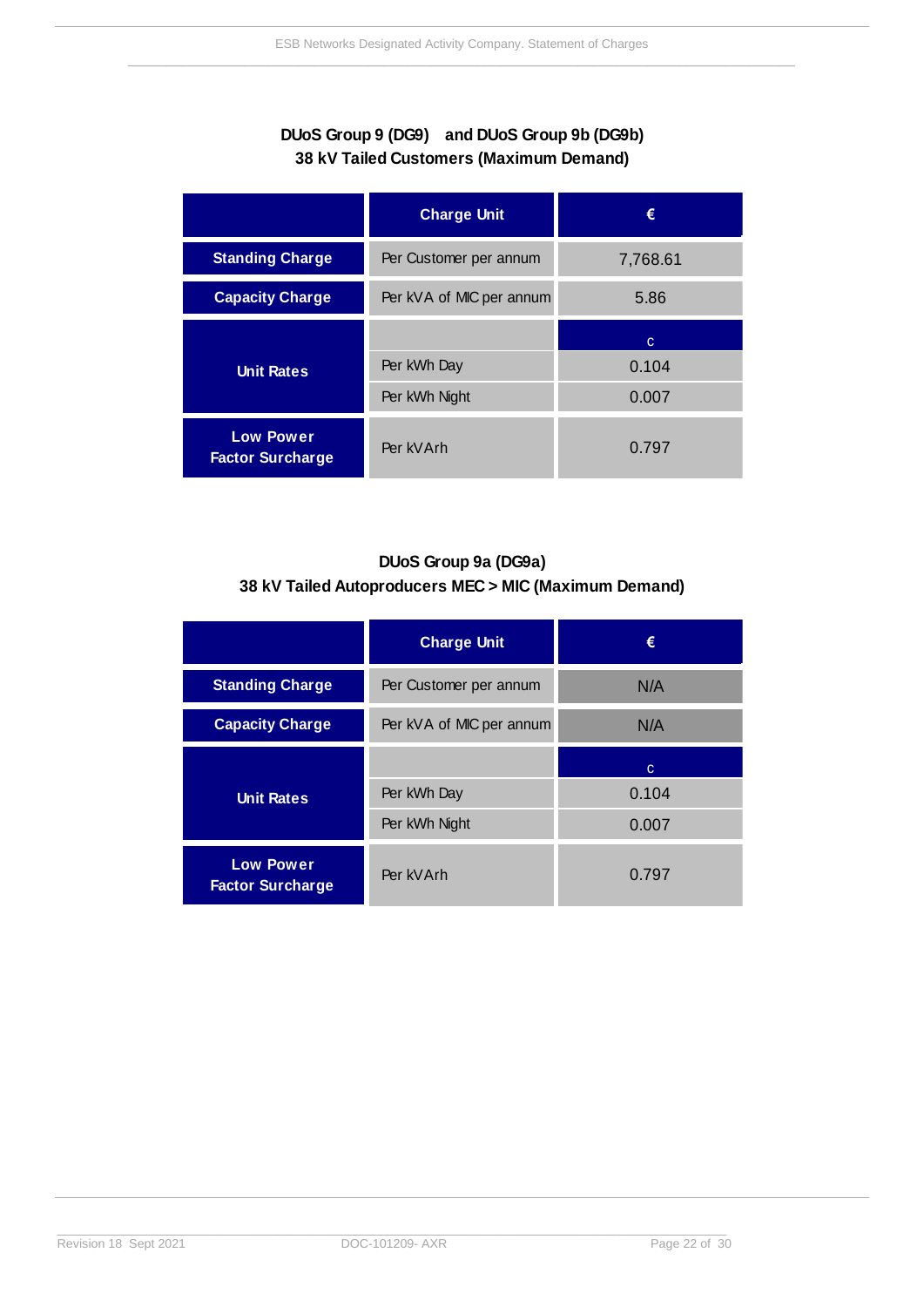<span id="page-24-0"></span>Notes for Maximum Demand Tariff Groups (DG6 to DG9b)

- 1. DG6, DG6a and DG6b: The hours during which the day and night charges apply for non quarter-hourly metered customers are controlled by time switches at the customer's premises. The day rate is applicable to kWh metered between 8.00 a.m. and 11.00 p.m. (GMT). As no alterations are made to time switches at the beginning and end of summertime, the hours during the summer time are one hour later (i.e. 9.00am to 12.00am). For quarter-hourly metered customers day rates apply 8.00 am to 11.00 pm summer and winter.
- 2. DG7, DG7a, DG7b, DG8, DG8a, DG8b, DG9, DG9a, DG9b: Night rates apply from 11.00 pm. to 8.00 am summer and winter.
- 3. The low power factor surcharge applies when the metered kVArh is more than one third of the metered kWh in any two monthly period where NQH metering is installed or any monthly period where on-line interval (QH) metering is installed. The charge is applicable to the kVArh in excess of one third of the kWh for the billing period.

The Low Power Factor Surcharge does not apply to customers with MEC>0.

- 4. The published Standing Charges and Capacity Charges are per annum, actual charges will be pro-rated per billing period.
- 5. In the event that the peak demand (in kVA), exceeds the maximum import capacity (MIC), a surcharge of 6 x capacity charge rate x excess kVA will apply in the billing period for NQH installations and 5 x capacity charge rate x excess kVA for QH installations in the billing period, during which the MIC was exceeded. Please note that for autoproducers or generators, in the event that peak demand exceeds their MIC, the surcharge which will apply will be as per other customers in the DG group e.g. if autoproducer is DG6a, then the surcharge to apply will be as per DG<sub>6</sub>.
- 6. Where there are two connections at different voltages at the same connection point, i.e. to a single site, the relevant DUoS charges apply in full to each connection.
- 7. Tariff groups 6, 7, 8, 9 or 6b, 7b, 8b, 9b apply to APs and CHP Producers (MD) where:
	- These APs and CHP producers have an MIC > MEC; or,
	- These APs and CHP producers have not bought out their connection agreement.

Where such APs and CHPs have on-line interval metering installed, the relevant DGb tariff will apply; this means that the unit charges will be calculated based on netted consumption. Where such APs and CHPs do not have on-line metering installed the relevant DG tariff applies.

The relevant DGa tariff will apply to generators (including autoproducers) which have an MEC greater than the MIC and which have paid 100% of the connection costs.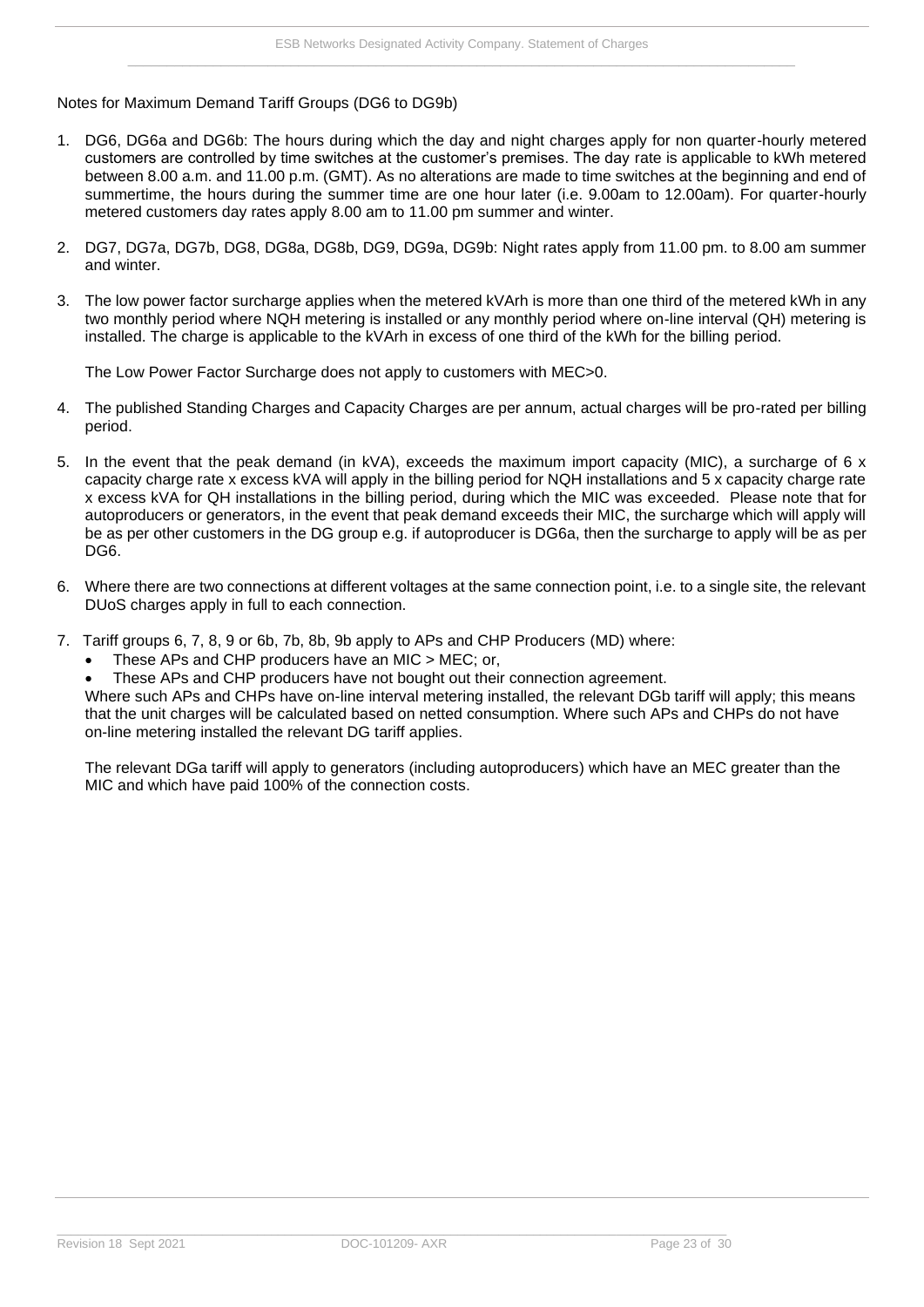# <span id="page-25-0"></span>**4. Charges for Distribution Services and Third Party Damage**

#### <span id="page-25-1"></span>About This Section

This section lists the charges that apply for miscellaneous services requested by customers from ESBN. It also sets out the standardised charges that apply where a third party damages ESB plant or equipment. Other non standardised charges may be payable in some instances where ESB plant or equipment is damaged by a third party.

#### <span id="page-25-2"></span>**Background**

This section summarises the background and the reasons for the application of Standard Charges for Distribution Services and Third Party Damage as follows:

- ESBN provides a range of distribution services in addition to connections and metering services for supply companies. These services are usually initiated by the owner (or tenant) of the premises and include alterations to the method of connection and responding to 'no supply' calls.
- ESBN does not recoup the costs involved in the above additional services, either through the DUoS charges or the 'Schedule of Transactional Charges' or the 'Charges for Connection to the Distribution System'. In the interest of 'economic efficiency' and all users of the Distribution System, ESB Networks needs to apply appropriate charges for these services.
- ESBN is obliged to apply 'equality of treatment' when responding to and carrying work for all users of the Distribution System. For this reason, the application of Standard Charges will ensure that all such users are required to pay the same amounts for the various types of additional services.
- ESBN incurs substantial damages to underground cables, electrical equipment and overhead networks as a result of activities by excavation contractors, members of the public and other third parties. Such damages can have serious safety implications as well as compromising the continuity of supply and necessitating expensive repairs. It is necessary to charge for these repairs in order to recoup the costs involved to discourage such damages in the future.

#### <span id="page-25-3"></span>Basis for Charges

The Standard Charges are based on the average actual costs incurred in providing the services and/or the carrying out of the work involved. All work is carried out on the basis of the Least Cost Technically Acceptable Design.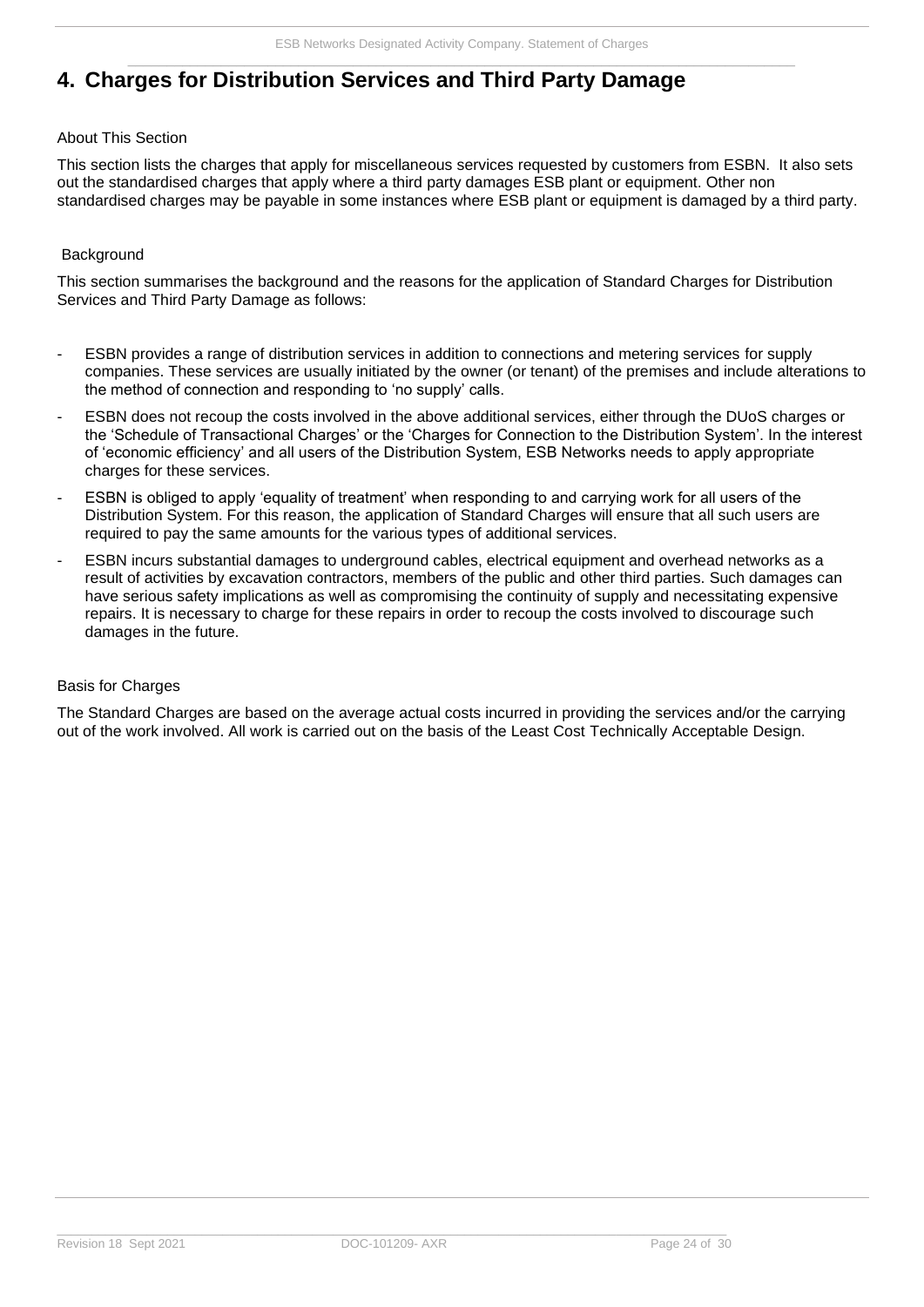#### <span id="page-26-0"></span>Schedule of Distribution Service Charges

| <b>Table 4.1 Schedule of Distribution Service Charges</b>      |                                                                                                                                                                                                                                                                                         |                                                    |                                              |
|----------------------------------------------------------------|-----------------------------------------------------------------------------------------------------------------------------------------------------------------------------------------------------------------------------------------------------------------------------------------|----------------------------------------------------|----------------------------------------------|
| <b>Service Type</b>                                            | <b>Description</b>                                                                                                                                                                                                                                                                      | <b>Basis for</b><br>Charge                         | Cost $(\epsilon)$<br>including<br><b>VAT</b> |
| <b>Service</b><br><b>Alteration</b>                            | Alteration to an overhead or underground<br>domestic service, at the request of the<br>customer - including an alteration necessitated<br>by a request to relocate a meter. This charge<br>also applies on alterations associated with the<br>installation of External Wall Insulation. | Cost of a typical<br>new<br>underground<br>service | 415                                          |
| Re-wire at<br>the meter /<br><b>ESB main</b><br>fuse           | Adjust the connections to the meter / ESB main<br>fuse - necessitated by the customer making<br>changes to his / her electrical installation.                                                                                                                                           | Average cost of<br>carrying out this<br>work       | 169                                          |
| <b>Fire Call Out</b>                                           | Call out to a fire at the request of the fire<br>brigade.                                                                                                                                                                                                                               | The average Call<br>Out duration                   | 137                                          |
| <b>Single</b><br>Customer<br><b>Fault Call Out</b>             | Call out at the request of the customer in<br>response to a 'no supply' situation to replace<br>the ESB main fuse between 11 pm and 08.30<br>am. This charge also applies in all instances<br>where the fault is found to be on the customer's<br>side of the meter.                    | The average Call<br>Out duration                   | 137                                          |
| Re-design<br><b>Housing</b><br><b>Scheme</b>                   | Where ESB design staff are required to re-<br>design or modify a housing scheme to<br>accommodate additional units or a change in<br>layout and/or where ESB Central Site staff<br>have already 'patched in' the developers'<br>original site layout map.                               | As per<br>agreement with<br>the IHBA               | 673                                          |
| <b>Site Revisit</b>                                            | This charge applies where ESB staff have to<br>leave a site and return at a later date due to the<br>customer's works being incomplete e.g.<br>unfinished ducting or incorrectly installed meter<br>box.                                                                                | Average cost of<br>the associated<br>lost time     | 325                                          |
| Revenue<br><b>Protection:</b><br><b>Inspect and</b><br>re-seal | Where meter seals have been discovered to be<br>broken (perhaps by a meter reader). ESB staff<br>will attend the site, inspect meter for signs of<br>interference, and where no interference is<br>suspected reseal the meter <sup>2</sup> .                                            | Average cost of<br>the associated<br>lost time     | 182                                          |
| Call out to<br>Replace<br>damaged<br><b>Meter</b>              | Where a meter has been damaged and a<br>replacement meter is required.                                                                                                                                                                                                                  | Cost of time and<br>material                       | 201                                          |

 $2$  Where upon inspection of a site where the meter seals have been broken, there is evidence of probable interference the costs associated with the investigation and repair of equipment should be calculated and charged on a case by case basis.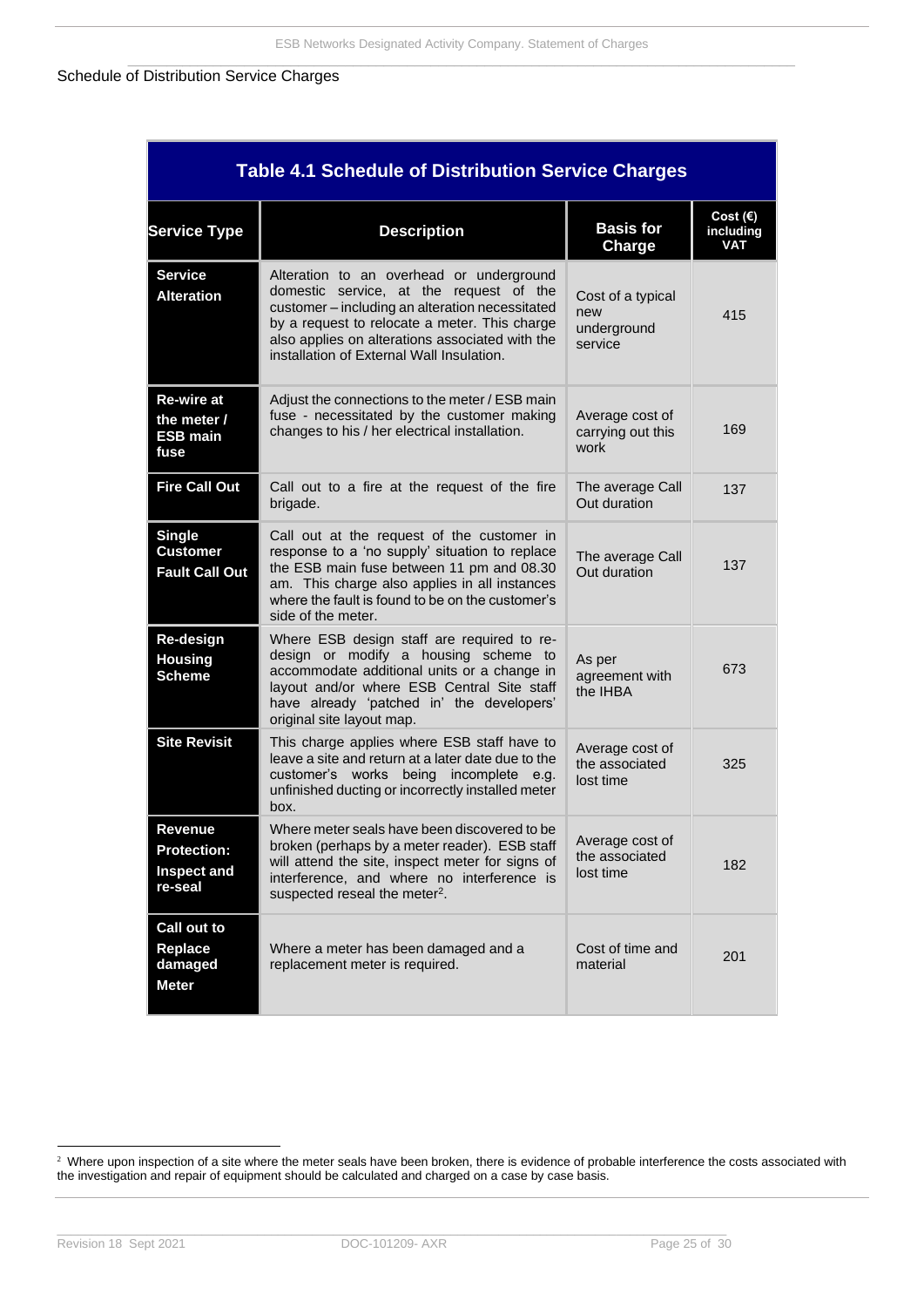#### <span id="page-27-0"></span>Third Party Damage – Underground Cables and Equipment

| <b>Table 4.2 Third Party Damage -UG Cables and Equipment</b> |                                                                                        |                                      |                                |
|--------------------------------------------------------------|----------------------------------------------------------------------------------------|--------------------------------------|--------------------------------|
| <b>Damage</b><br>Type                                        | <b>Description</b>                                                                     | <b>Basis for the Charge</b>          | Cost $(\epsilon)$<br>excl. VAT |
| 1                                                            | Minor Repair (LV or MV)                                                                |                                      | 1,568                          |
| $\overline{2}$                                               | LV Mains cable                                                                         | Average cost of<br>carrying out this | 2,413                          |
| 3                                                            | <b>MV Cable</b>                                                                        | work                                 | 3,527                          |
| 4                                                            | LV 1 Phase Service Cable                                                               |                                      | 557                            |
| 5                                                            | LV 3 Phase Service Cable                                                               |                                      | 1,764                          |
| 6                                                            | Replace Minipillar or Section<br>Pillar<br>(including excavation and<br>reinstatement) |                                      | 4,703                          |

### <span id="page-27-1"></span>Third Party Damage – Overhead Network

| Table 4.3 Third Party Damage - Overhead Network |                            |                                      |                         |
|-------------------------------------------------|----------------------------|--------------------------------------|-------------------------|
| <b>Damage</b><br><b>Type</b>                    | <b>Description</b>         | <b>Basis for the Charge</b>          | Cost $(E)$<br>excl. VAT |
| 1                                               | <b>LV Overhead Service</b> |                                      | 691                     |
| $\overline{2}$                                  | LV 3 Phase Mains           | Average cost of<br>carrying out this | 3,166                   |
| 3                                               | <b>MV Overhead Network</b> | work                                 | 1,155                   |
| 4                                               | Replace LV Pole            |                                      | 3,785                   |
| 5                                               | <b>Replace Stay</b>        |                                      | 701                     |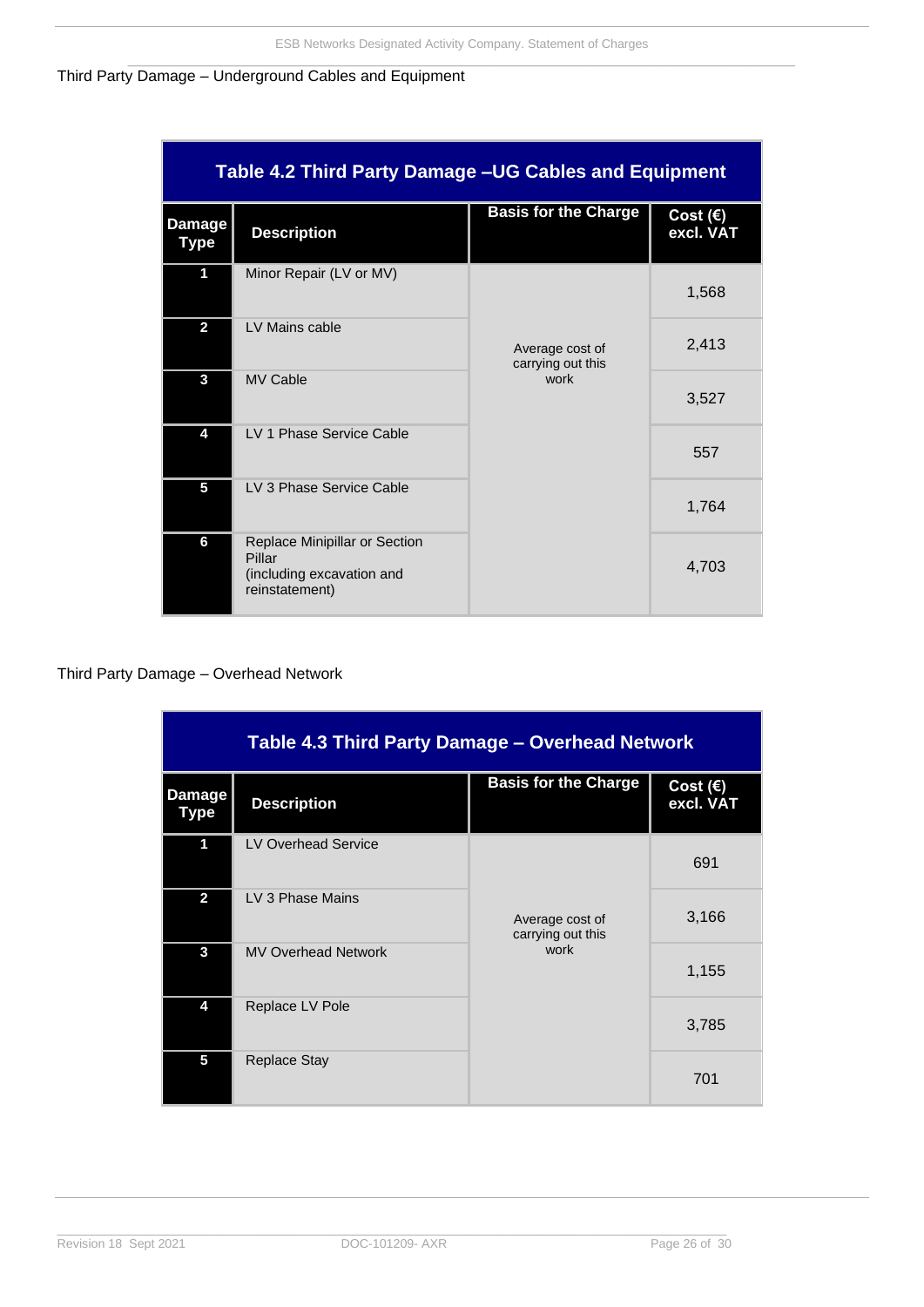#### <span id="page-28-0"></span>Notes on Service and Third Party Damage Charges

- 1. Charges will be adjusted on an annual basis in line with material costs and labour rates.
- 2. If an underground service is installed to replace an overhead one at the request of the owner of the property, the owner is required to excavate a trench (both inside and outside the site, as applicable) and provide ducting, all to ESBN specifications and reinstate fully.
- 3. Standard charges for third party damage to cables apply to LV and MV cables using typical excavation and reinstatement charges for tarmac concrete surfaces only. There will be situations where repair costs are not covered by standard charges, and in such situations individual costs will be collected. Examples of such instances include:
	- Damage to 38kV or higher voltage cables
	- Standard charges assume tarmac or concrete surfaces. Where other surfaces apply, e.g. cobble lock, granite paving, individual costs are required
	- Standard charges assume excavation of three metre trench cable repairs. Where the extent of damage exceeds this, individual costs are required
	- There may be other special requirements, e.g. traffic management, archaeological supervision of site etc., which are not covered by standard charges and these should be individually costed
- 4. The above standard charge for third party damage to LV service cable should be used for normal domestic single phase cables only and where the damage has occurred in a grassed area. In hard surface areas e.g. concrete or bitumen, the full actual cost of repairing the damage should be charged.
- 5. The above standard charges apply in the case of the specified damage types only. In the event of damage to other ESB assets, the full cost of repairs will be charged.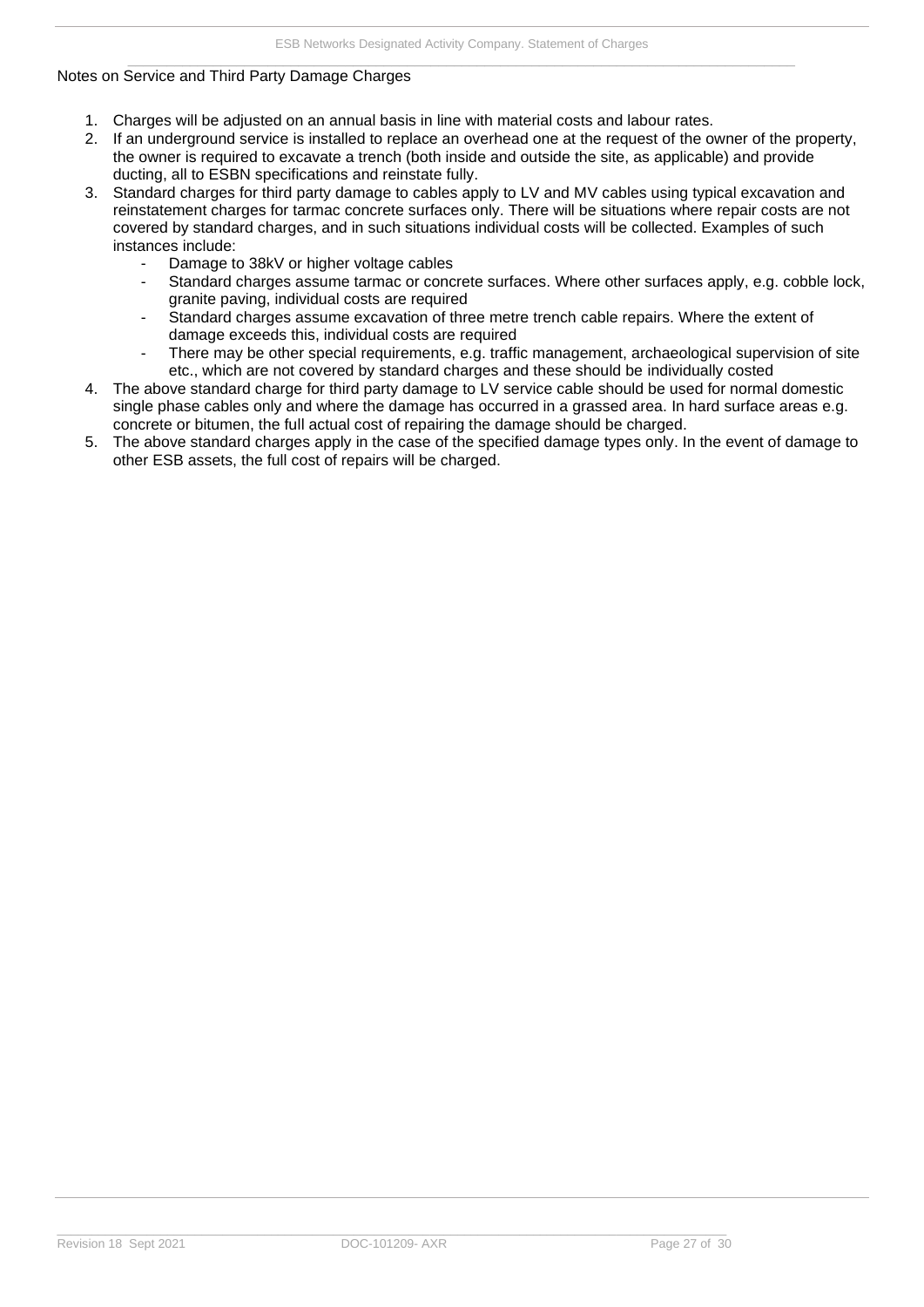# <span id="page-29-0"></span>**5. Transactional Charges for Additional Services to Use of System.**

#### <span id="page-29-1"></span>About this section

This section details the charges for services carried out on foot of special requests made by Electricity Suppliers. Standard Distribution Services covered by use of system will not be the subject of these charges. The rules under which these charges are applied are approved by CRU and contained in a document titled 'Rules for Application of Transactional Charges for Additional Services to Use of System'.

The following conditions apply:

- Must be in accordance with the Networks Code of Practice where relevant.
- The charges in the Tables below are based on Normal Working hours. Specific times outside normal hours may not be guaranteed. Services carried out outside of normal working hours are subject to a charge equal to the appropriate charge in the table below multiplied by a factor of 1.5.
- For non-standard de-energisations which involve additional work over the normal means of de-energisation (movement of any isolator, breaker, switch or the removal of any fuse), individually assessed charges will be quoted. A rights of entry (if required) is to be provided by the supplier.
- The way in which some additional services are provided will depend on site-specific requirements and/or Supplier instructions.
- All prices exclude VAT.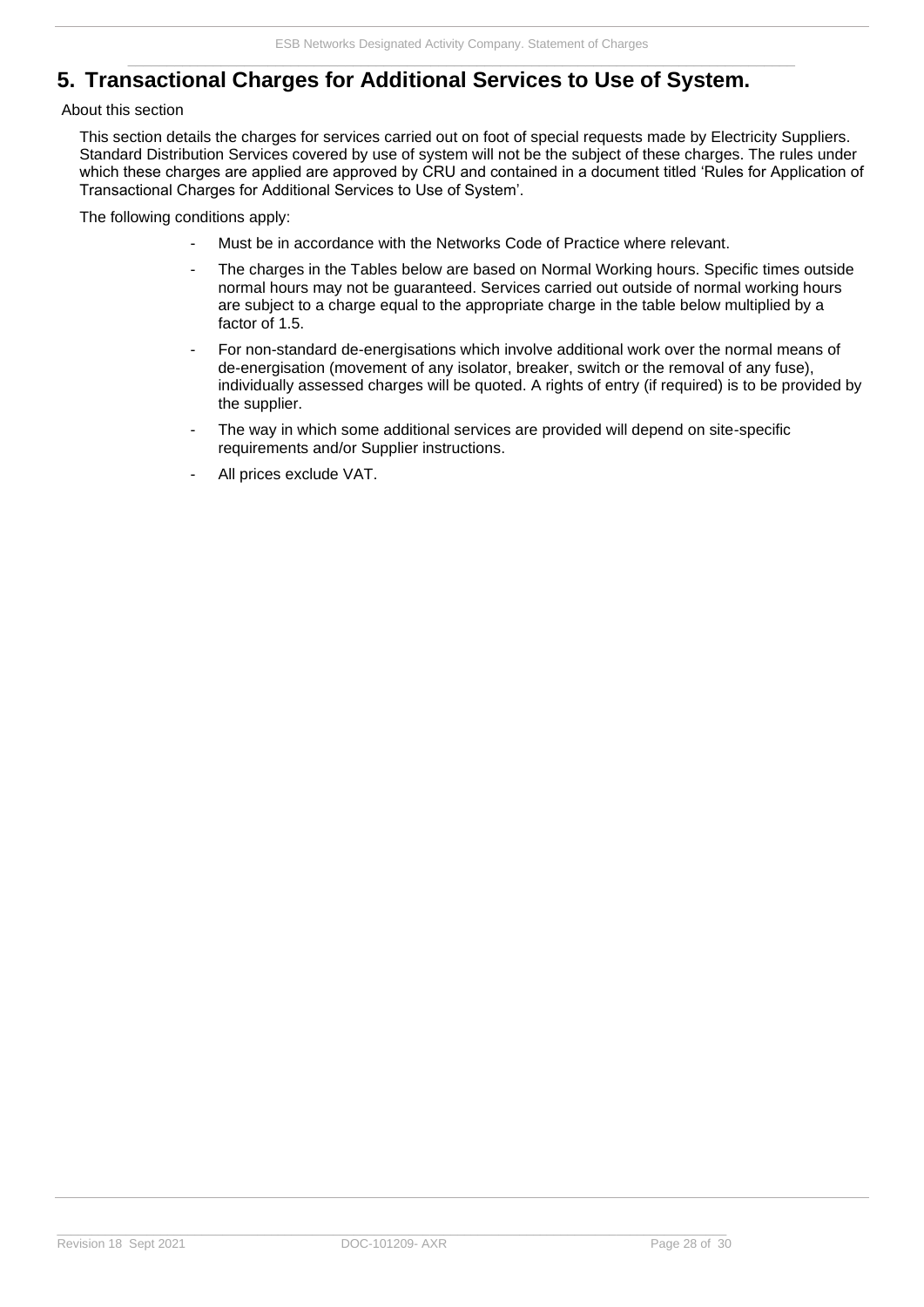#### <span id="page-30-0"></span>Transaction Charges for Energisation, De-Energisation and Metering Services

| <b>Table 5.1 Transaction Charges</b> |                                                                                                                                                                                                                |                                    |                                            |
|--------------------------------------|----------------------------------------------------------------------------------------------------------------------------------------------------------------------------------------------------------------|------------------------------------|--------------------------------------------|
| <b>No</b>                            | <b>Type of Additional Service</b>                                                                                                                                                                              | Charge<br>Code                     | Charge $\overline{\epsilon}$<br>(excl VAT) |
| $\mathbf 1$                          | Visit to energise the connection point:<br>For each visit to premises at the Supplier's request to<br>energise a connection point.                                                                             | A <sub>1</sub>                     | 70.00                                      |
| $\overline{2}$                       | Visit to de-energise: not actioned<br>For each visit to a premises at the Supplier's request and<br>the request is not actioned through no fault of DSO (cases<br>specified in the Networks Code of Practice). | A2                                 | 70.00                                      |
| 3                                    | Visit to de-energise:<br>For each visit to a premises at the Supplier's request for<br>any reason, resulting in de-energisation by withdrawal of<br>fuses.                                                     | A <sub>3</sub>                     | 70.00                                      |
| 4                                    | <b>Visit to disconnect:</b><br>Where the User requests the disconnection of a site.                                                                                                                            | A <sub>4</sub>                     | 162.00                                     |
| 5                                    | <b>Visit to Read Meter (Special Read):</b><br>Where the Supplier requests an unscheduled meter<br>reading.                                                                                                     | A <sub>5</sub>                     | 67.00                                      |
| 6                                    | <b>Major Meter Test:</b><br>Visit and carry out major meter test                                                                                                                                               | A6                                 | 241.00                                     |
| $\overline{7}$                       | <b>Check meter Accuracy</b>                                                                                                                                                                                    | A7                                 | 170.00                                     |
| 8                                    | <b>Meter Exchanges:</b><br>From ST to DT - Single Phase Whole Current1<br>From DT to ST - Single Phase Whole Current <sub>2</sub><br>From GP to MD (kWh Meter to MFM)<br>MD meter for MFM meter plus signals.  | A <sub>8</sub><br>A9<br>A10<br>A11 | 171<br>171<br>367<br>456                   |
| 9                                    | Install/remove signals - existing MFM meter                                                                                                                                                                    | A12                                | 141                                        |
| 10                                   | Installation of an additional kWh meter and time-switch<br>for NSH circuit                                                                                                                                     | A13                                | 167                                        |
| 11                                   | <b>Reconfigure MFM meter</b>                                                                                                                                                                                   | A14                                | 101                                        |
|                                      | 1 This charge is waived on the first occasion that a customer elects to switch from a single tariff meter to a double tariff                                                                                   |                                    |                                            |

meter at a specified connection point. The standard A8 charge applies to the second and subsequent meter changes at that connection point.

2 Also covers removal of NSH meter and time-switch.